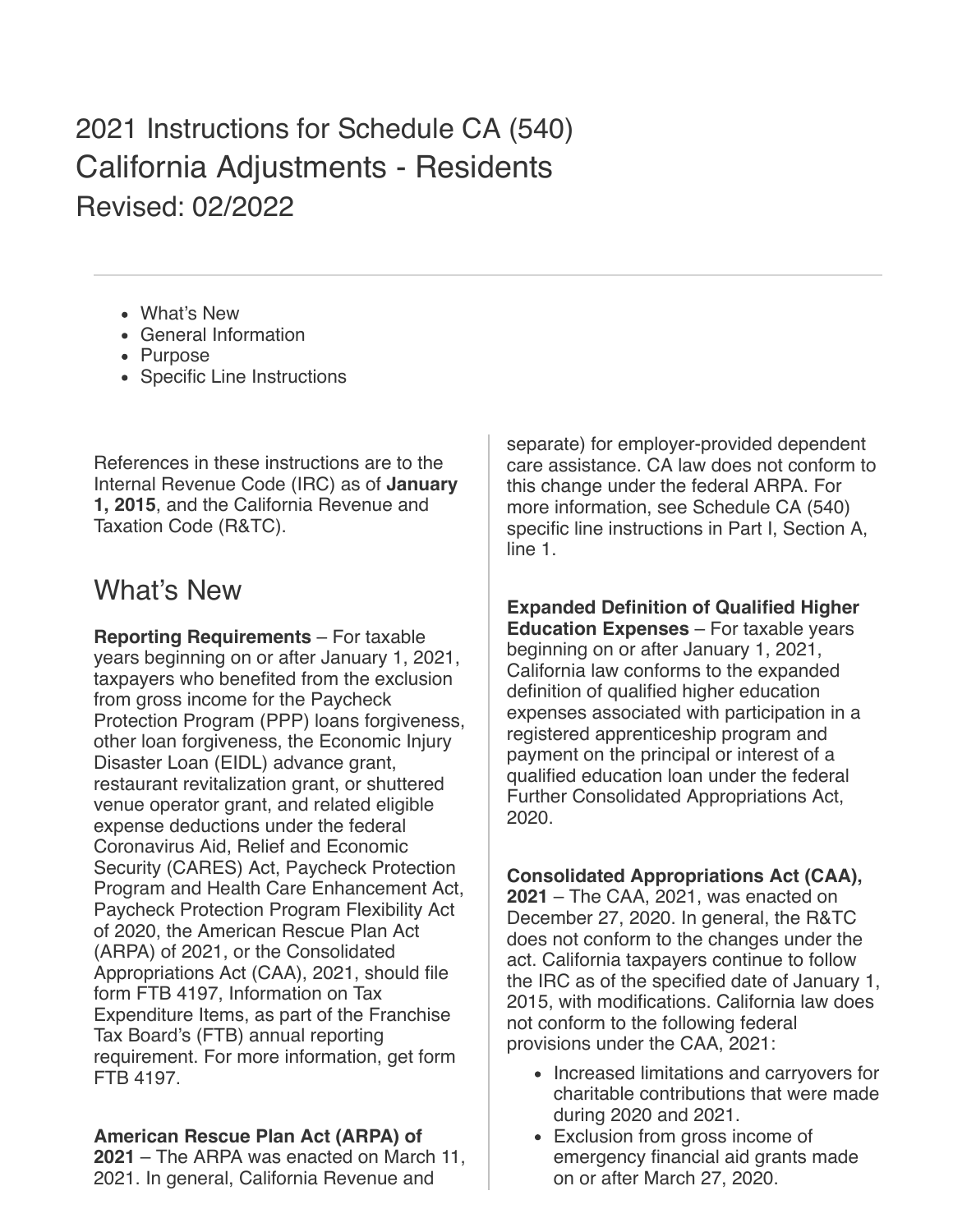by a taxpayer pursuant to the California Microbusiness COVID-19 Relief Program that is administered by CalOSBA. Federal law has no similar exclusion. For more information, see Schedule CA (540) specific line instructions in Part I, Section B, line 8z.

**Other Loan Forgiveness** – For taxable years beginning on or after January 1, 2019, California law allows an exclusion from gross income for borrowers of forgiveness of indebtedness described in Section 1109(d)(2) (D) of the CARES Act as stated by section 278, Division N of the federal CAA, 2021. The CAA, 2021, allows deductions for eligible expenses paid for with covered loan amounts. California law conforms to this federal provision, with modifications. For California purposes, these deductions generally do not apply to an ineligible entity. "Ineligible entity" means a taxpayer that is either a publicly-traded company or does not meet the 25% reduction from gross receipts requirements under Section 311 of the CAA, 2021. For more information, see Schedule CA (540) specific line instructions in Part I, Section B, line 3 or go to **ftb.ca.gov** and search for **AB 80**.

**Shuttered Venue Operator Grant** – For taxable years beginning on or after January 1, 2019, California law allows an exclusion from gross income for amounts awarded as a shuttered venue operator grant under the CAA, 2021. The CAA, 2021, allows deductions for eligible expenses paid for with grant amounts. California law conforms to this federal provision, with modifications. For California purposes, these deductions do not apply to an ineligible entity. "Ineligible entity" means a taxpayer that is either a publiclytraded company or does not meet the 25% reduction from gross receipts requirements under Section 311 of Division N of the CAA, 2021. For more information, see Schedule CA (540) specific line instructions in Part I, Section B, line 3, or R&TC Section 17158.3.

#### **Income Exclusion for Rent Forgiveness** –

For taxable years beginning on or after January 1, 2020, and before January 1, 2025, gross income shall not include a t t' t li bilit th t i f i b

2021. However, the Paycheck Protection Program Extension Act extends the covered period of the PPP to June 30, 2021. California law does not conform to this extension and does not allow an exclusion from gross income for PPP loans forgiven due to the extended covered period after March 31, 2021 to June 30, 2021. For more information, see specific line instructions for Schedule CA (540) in Part I, Section B, line 3.

Also, the ARPA expands PPP eligibility to include "additional covered nonprofit entities" which includes certain Code 501(c) nonprofit organizations and Internet-only news publishers and Internet-only periodical publishers. California law does not conform to this expansion of PPP eligibility. For more information, see specific line instructions for Schedule CA (540) in Part I, Section B, line 3.

The CAA, 2021, allows deductions for eligible expenses paid for with covered loan amounts. California law conforms to this federal provision, with modifications. For California purposes, these deductions do not apply to an ineligible entity. "Ineligible entity" means a taxpayer that is either a publiclytraded company or does not meet the 25% reduction from gross receipts requirements under Section 311 of Division N of the CAA, 2021. For more information, see specific line instructions for Schedule CA (540) in Part I, Section B, line 3 or R&TC Section 17131.8 or go to **ftb.ca.gov** and search for **AB 80**.

Revenue Procedure 2021-20 allows taxpayers to make an election to report the eligible expense deductions related to a PPP loan on a timely filed original 2021 tax return including extensions. If a taxpayer makes an election for federal purposes, California will follow the federal treatment for California tax purposes.

<span id="page-1-0"></span>**Advance Grant Amount** – For taxable years beginning on or after January 1, 2019, California law conforms to the federal law regarding the treatment for an emergency Economic Injury Disaster Loan (EIDL) grant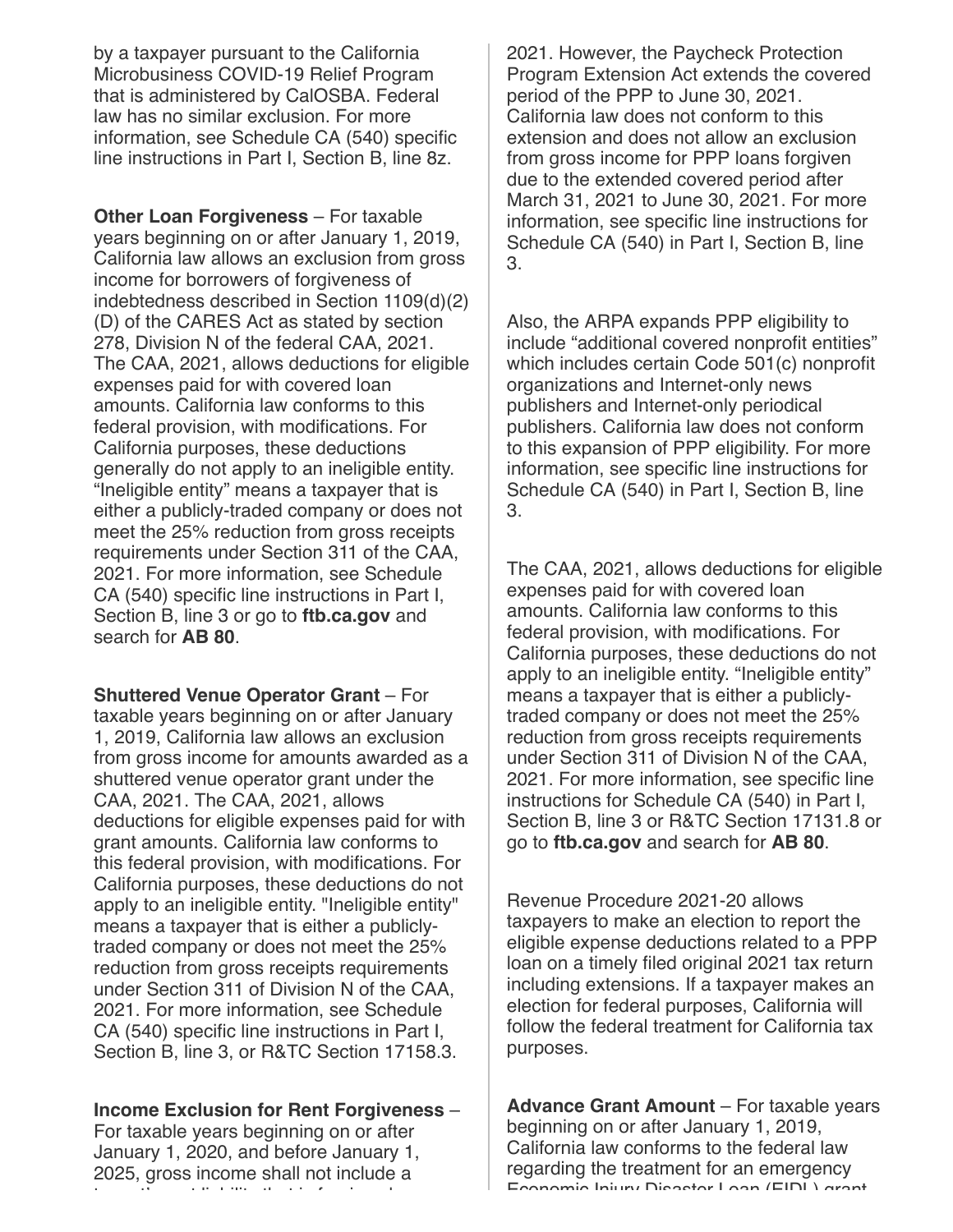space available. It is not possible to include all requirements of the R&TC in the instructions. Taxpayers should not consider the instructions as authoritative law.

# **Conformity**

For updates regarding federal acts, go to **ftb.ca.gov** and search for **conformity**.

**Setting Every Community Up for Retirement Enhancement (SECURE) Act** –

The SECURE Act was enacted on December 20, 2019. In general, California Revenue and Taxation Code (R&TC) does not conform to the changes. California taxpayers continue to follow the Internal Revenue Code (IRC) as of the specified date of January 1, 2015, with modifications.

#### **SECURE Act repeal of maximum age**

**70½** – The SECURE Act repealed the maximum age of 70½ for traditional IRA contributions. California law **does not** conform to this federal provision. For more information, see Schedule CA (540) specific line instructions in Part I, Section C, line 20.

**Coronavirus Aid, Relief, and Economic Security (CARES) Act** – The federal

CARES Act was enacted on March 27, 2020. In general, California R&TC does not conform to the changes. California taxpayers continue to follow the IRC as of the specified date of January 1, 2015, with modifications. California law **does not** conform to the following federal provisions under the CARES Act:

- Charitable contributions changes
- Exclusion for certain employer payment of student loans
- Business interest limitations
- Health-savings account changes

California law conforms to the following federal provision under the CARES Act:

Temporarily increases the amount of loans allowable from a qualified employer plan to \$100,000 for

i l t d li f d d l b

**Rental Real Estate Activities** – For taxable years beginning on or after January 1, 2020, the dollar limitation for the offset for rental real estate activities shall not apply to the low income housing credit program. For more information, see R&TC Section 17561(d)(1). Get form FTB 3801-CR, Passive Activity Credit Limitations, for more information.

#### **R&TC Section 41 Reporting**

**Requirements** – Beginning in taxable year 2020, California allows individuals and other taxpayers operating under the personal income tax law to claim credits and deductions of business expenses paid or incurred during the taxable year in conducting commercial cannabis activity. Sole proprietors conducting a commercial cannabis activity that is licensed under California Medicinal and Adult-Use Cannabis Regulation and Safety Act (CA MAUCRSA), should file form FTB 4197. The FTB uses information from form FTB 4197 for reports required by the California Legislature. For more information, see Schedule CA (540) specific line instructions in Part I, Section B, line 3, and get form FTB 4197 for more information.

#### **Net Operating Loss (NOL) Suspension** –

For taxable years beginning on or after January 1, 2020, and before January 1, 2023, California has suspended the NOL carryover deduction. Taxpayers may continue to compute and carryover an NOL during the suspension period. **However**, taxpayers with net business income or modified adjusted gross income (AGI) of less than \$1,000,000 or with disaster loss carryovers are **not** affected by the NOL suspension rules.

The carryover period for suspended losses is extended by:

- Three years for losses incurred in taxable years beginning before January 1, 2020.
- Two years for losses incurred in taxable years beginning on or after January 1, 2020, and before January 1, 2021.
- One year for losses incurred in taxable years beginning on or after January 1,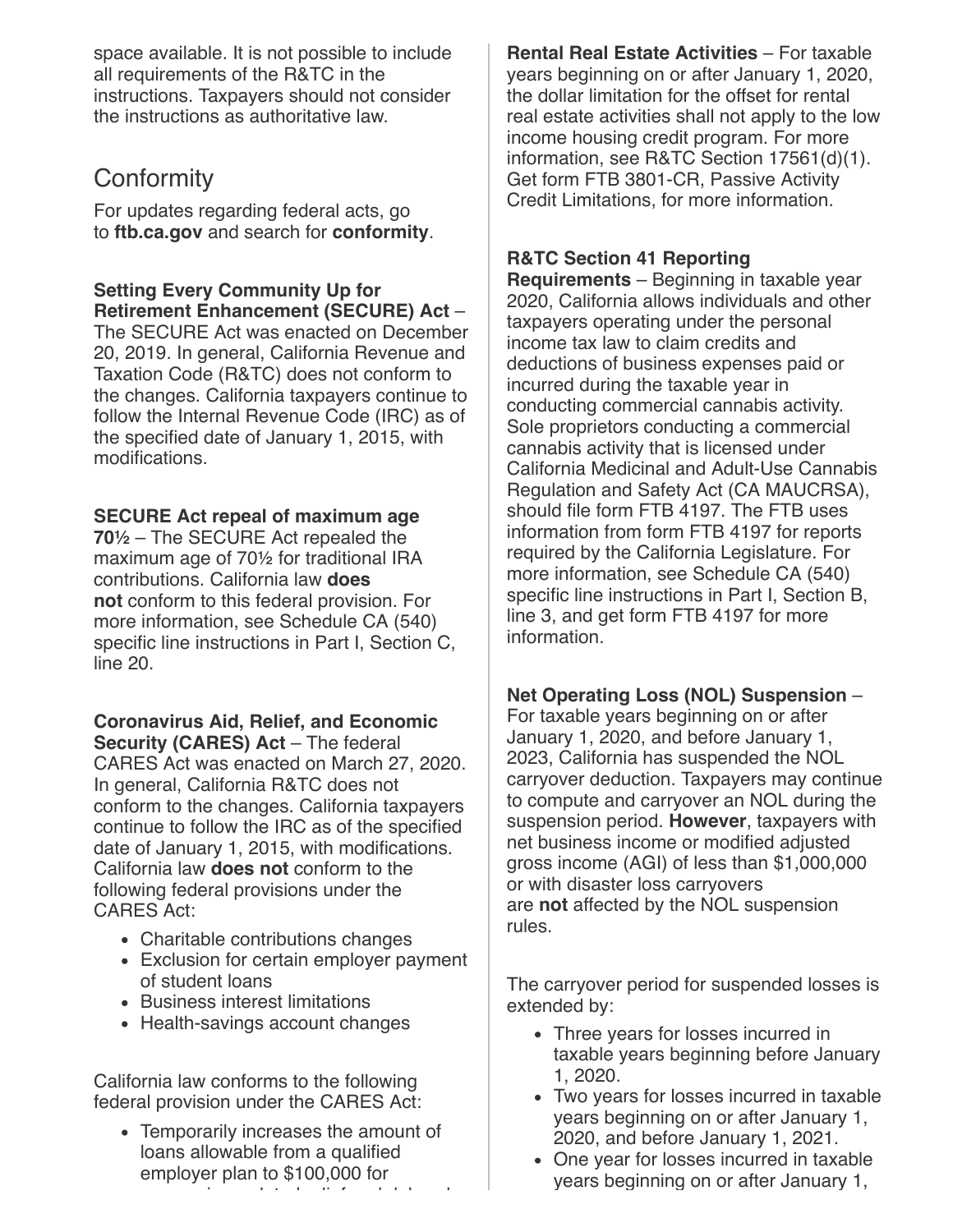filing a joint return). For more information, see Schedule CA (540) specific line instructions in Part I, Section B, line 8o, and get form FTB 3461.

#### **Loophole Closure and Small Business and Working Families Tax Relief Act of**

**2019 –** The Tax Cuts and Jobs Act (TCJA) signed into law on December 22, 2017, made changes to the IRC. California R&TC does not conform to all of the changes. In general, for taxable years beginning on or after January 1, 2019, California conforms to the following TCJA provisions:

- California Achieving a Better Life Experience (ABLE) Program
- Student loan discharged on account of death or disability
- Federal Deposit Insurance Corporation (FDIC) Premiums
- Excess employee compensation
- Excess business loss

**Federal Tax Reform –** In general, California R&TC **does not** conform to all of the changes under the TCJA. For adjustments due to the TCJA, see the specific line instructions for the following items:

- Combat zone extended to Egypt's Sinai Peninsula
- Moving expenses and reimbursements
- Limitation on deduction of business interest
- Limitation on employer's deduction for fringe benefit expenses
- Limitation on wagering losses
- Sexual harassment settlements
- IRC Section 965 deferred foreign income
- Global intangible low-taxed income (GILTI) under IRC Section 951A
- Qualified equity grants
- Expanded use of 529 account funds
- Living expenses for members of **Congress**
- Limitation on state and local tax deduction
- Mortgage and home equity indebtedness interest deduction
- Limitation on charitable contribution deduction
- College athletic seating rights  $\sim$   $\sim$  these solutions in the set  $\sim$  (see )

on nonmilitary income. Requirements for military servicemembers domiciled in California remain unchanged. Military servicemembers domiciled in California must include their military pay in total income. In addition, they must include their military pay as California source income when stationed in California. However, military pay is not California source income when a servicemember is permanently stationed outside of California. Beginning 2009, the federal Military Spouses Residency Relief Act may affect the California income tax filing requirements for spouses of military personnel. For more information, get Form 540NR, California Nonresident or Part-Year Resident Income Tax Return, and FTB Pub. 1032, Tax Information for Military Personnel.

### **Single Member Limited Liability Company**

**(SMLLC)** – If you are a single member limited liability company, that is organized or doing business in California, or registered with the California Secretary of State (SOS), you are required to file Form 568, Limited Liability Company Return of Income, pay the annual tax and LLC Fee (if applicable), in addition to filing your tax return. Get Form 568, Limited Liability Company Tax Booklet for more information.

# <span id="page-3-0"></span>Purpose

Use Schedule CA (540), California Adjustments – Residents, to make adjustments to your federal adjusted gross income and to your federal itemized deductions using California law.

# <span id="page-3-1"></span>Specific Line Instructions

# Part I Income Adjustment **Schedule**

Column A — Federal Amounts

Section A, Line 1 through Line 7, and Section B Line 1 through Line 9a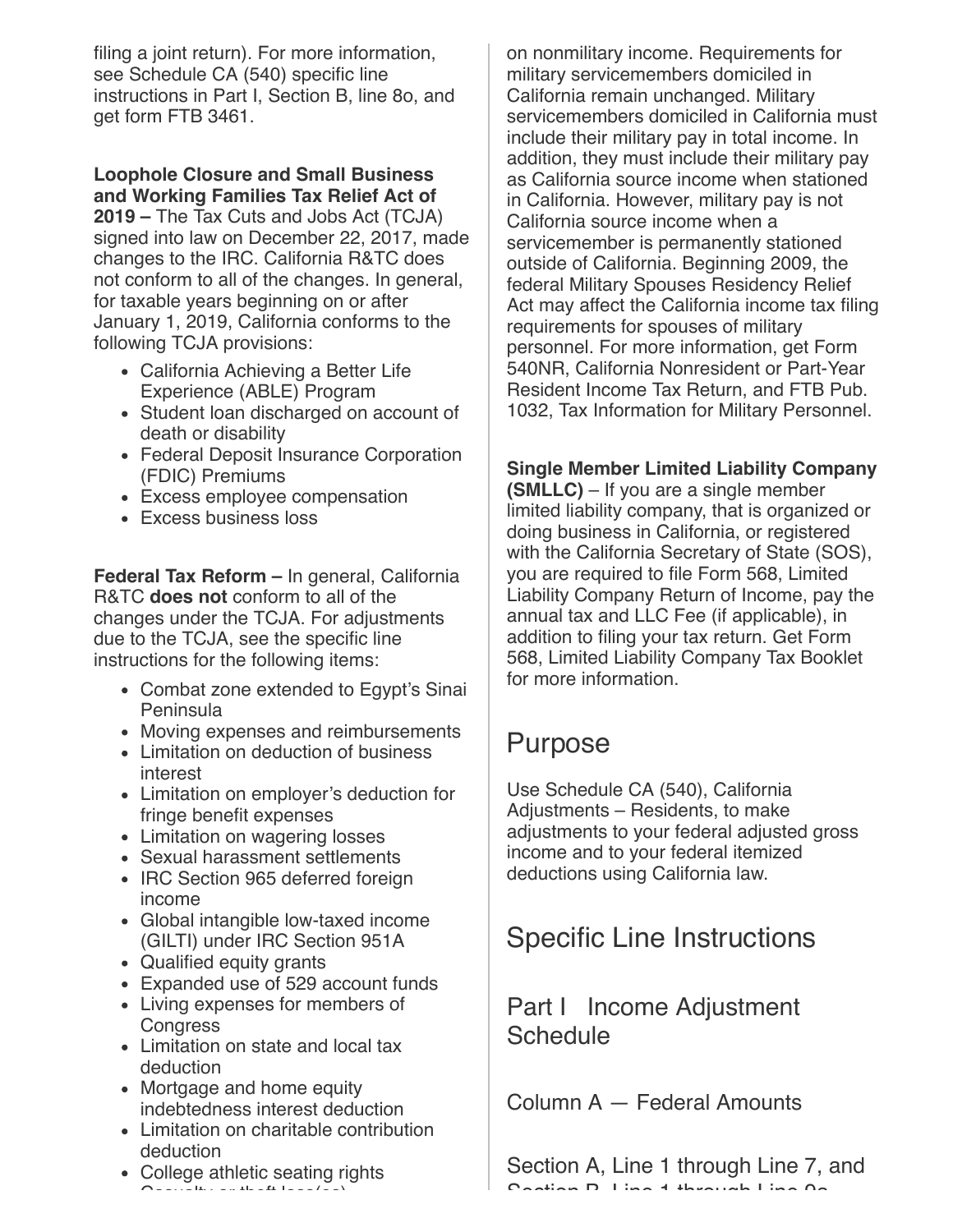number (SSN) or individual taxpayer identification number (ITIN) and last name of the person to whom you paid alimony.

### Line 26

Add line 11 through line 23 and line 25.

# Line 27 – Total

Subtract line 26 from line 10. This amount should match the amount entered on federal Form 1040 or 1040-SR, line 11.

## Column B and Column C — Subtractions and Additions

Use these columns to enter subtractions and additions to the federal amounts in column A that are necessary because of differences between California and federal law. Enter all amounts as positive numbers unless instructed otherwise.

You may need one or more of the following FTB publications to complete column B and column C:

- 1001, Supplemental Guidelines to California Adjustments
- 1005, Pension and Annuity Guidelines
- 1031, Guidelines for Determining Resident Status
- 1032, Tax Information for Military Personnel
- 1100, Taxation of Nonresidents and Individuals Who Change Residency

To get forms and publications, go to [ftb.ca.gov/forms](https://www.ftb.ca.gov/forms/search/index.aspx) $^3$ .

Section A – Income

Line 1 – Wages, Salaries, Tips, etc.

Generally, you will not make any adjustments on this line. If you did not receive any of the following types of income, make no entry on this line in either column B or column C.

**Combat zone foreign earned income exclusion** – For taxable years beginning on and after January 1, 2018, California does not conform to the federal foreign earned income exclusion for amounts received by certain U.S. citizens or resident aliens with an abode in the U.S., specifically contractors or employees of contractors supporting the U.S. Armed Forces in designated combat zones. Enter the amount excluded from federal income on line 8d, column C.

**Combat zone extended to Egypt's Sinai**

**Peninsula** – Federal law extended combat zone tax benefits to the Sinai Peninsula of Egypt. California does not conform. Enter the amount of combat pay excluded from federal income on line 1, column C. Get FTB Pub. 1032 for more information.

**Sick pay received under the Federal Insurance Contributions Act and Railroad Retirement Act** – California excludes this item from income. Enter in column B the amount of these benefits included in the amount in column A.

#### **Ridesharing fringe benefit differences** –

Under federal law, certain qualified transportation benefits are excluded from gross income. Under the California R&TC, there are no monthly limits for the exclusion of these benefits and California's definitions are more expansive. Enter the amount of ridesharing benefits received and included in federal income on line 1, column B.

**Foreign income** – If you excluded income exempted by U.S. tax treaties on your federal Schedule 1 (Form 1040) (unless specifically exempt for state purposes), enter the excluded amount in column C. If you claimed foreign earned income or housing cost exclusion on your federal Schedule 1 (Form 1040) (under IRC Section 911), see the instructions for Section B, line 8d.

**Exclusion for compensation from exercising a California Qualified Stock Option (CQSO)** – To claim this exclusion:

Your earned income is \$40 000 or less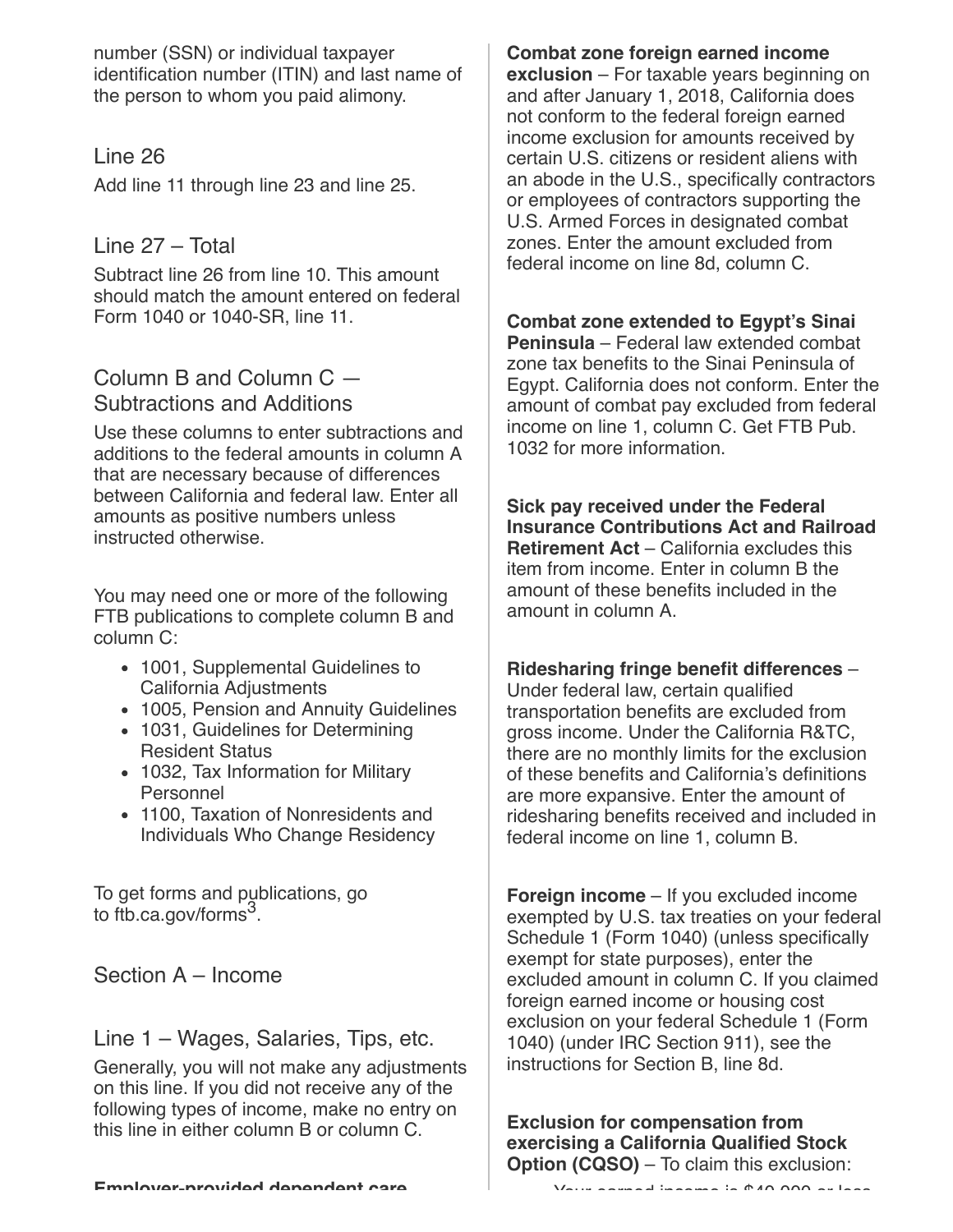IHSS supplementary payments on line 1, column B. IHSS providers only receive a supplementary payment if they paid a sales tax on the IHSS services they provide. The supplementary payment is equal to the sales tax paid plus any increase in the federal payroll withholding paid due to the supplementary payment.

#### **Native American earned income**

**exemption**– California does not tax federally recognized tribal members living in California Indian country who earn income from any federally recognized California Indian country. Military compensation is considered income from reservation sources. Enrolled members who receive reservation sourced per capita income must reside in their affiliated tribe's Indian country to qualify for tax exempt status. Enter on line 1, column B the earnings included in federal income that are exempt for California. Attach form FTB 3504, Enrolled Tribal Member Certification, to Form 540. For more information, get form FTB 3504.

## Line 2 – Taxable Interest

If you did not receive any of the kinds of income listed below, make no entry on this line in either column B or column C.

Enter in column B the interest you received from:

- U.S. savings bonds (except for interest from series EE U.S. savings bonds issued after 1989 that qualified for the Education Savings Bond Program exclusion).
- U.S. Treasury bills, notes, and bonds.
- Any other bonds or obligations of the United States and its territories.
- Interest from Ottoman Turkish Empire Settlement Payments.
- Interest income from children under age 19 or students under age 24 included on the child's federal tax return and reported on the California tax return by the parent. For more information, get form FTB 3803, Parents' Election to Report Child's Interest and Dividends.
- Non-California bonds if the interest was passed through to you from S corporations, trusts, partnerships, or Limited Liability Companies (LLCs).
- Interest or other earnings earned from a Health Savings Account (HSA) are not treated as taxed deferred. Interest or earnings in a HSA are taxable in the year earned.
- Interest on any bond or other obligation issued by the Government of American Samoa.
- Interest income from children under age 19 or students under age 24 included on the parent's federal tax return and reported on the California tax return by the child.

Make no entries in either column B or column C for interest you earned on Federal National Mortgage Association (Fannie Mae) Bonds, Government National Mortgage Association (Ginnie Mae) Bonds, and Federal Home Loan Mortgage Corporations (FHLMC) securities, or grants paid to low income **individuals** 

Get FTB Pub. 1001 if you received interest income from the items listed above passed through to you from S corporations, trusts, estates, partnerships, or LLCs.

# Line 3 – Ordinary Dividends

Generally, no difference exists between the amount of dividends reported in column A and the amount reported using California law. However, California taxes dividends derived from other states and their municipal obligations.

Add dividends received from the following and enter in column B:

Dividend income from children under age 19 or students under age 24 **included** on the parent's or child's federal tax return and reported on the California tax return by the opposite taxpayer. For more information, get form FTB 3803.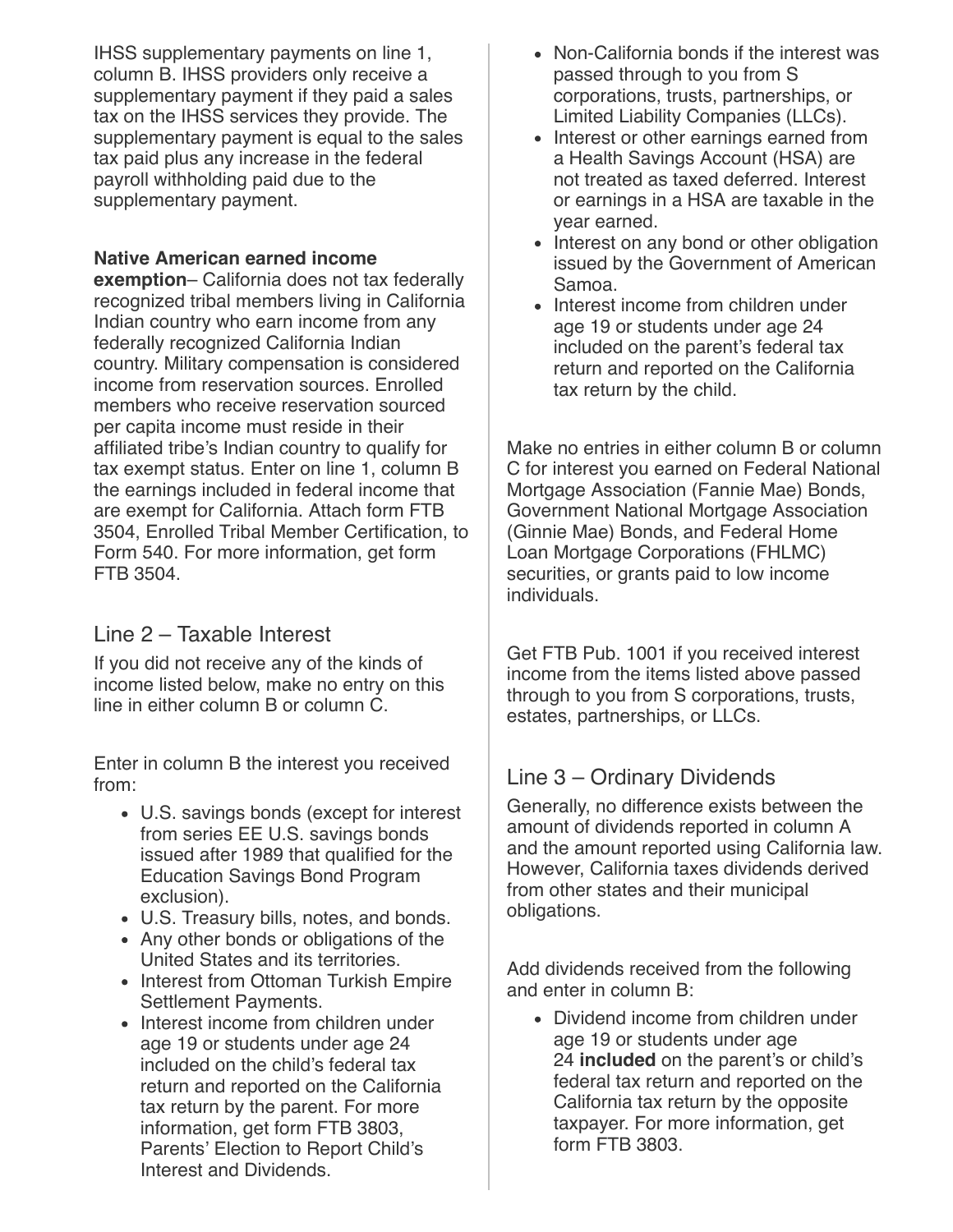# Line 4a and b – IRA Distributions

Generally, no adjustments are made on this line. However, there may be significant differences in the taxable amount of a distribution (including a distribution from conversion of a traditional IRA to a Roth IRA), depending on when you made your contributions to the IRA. Differences also occur if your California IRA deductions were different from your federal deductions because of differences between California and federal self-employment income.

If the taxable amount using California law is:

- Less than the amount taxable under federal law, enter the difference in column B.
- More than the amount taxable under federal law, enter the difference in column C.

Get FTB Pub. 1005 for more information and worksheets for figuring the adjustment to enter on this line, if any.

If you have an IRA basis and were a nonresident in prior years, you may need to restate your California IRA basis. Get FTB Pub. 1100 for more information.

#### **Coverdell Education Savings Account (ESA) formerly known as Education (ED)**

**IRA** – If column A includes a taxable distribution from an ED IRA, you may owe additional tax on that amount. Get form FTB 3805P, Additional Taxes on Qualified Plans (Including IRAs) and Other Tax-Favored **Accounts** 

# Line 5a and b – Pensions and **Annuities**

Generally, no adjustments are made on this line. However, if you received Tier 2 railroad retirement benefits or partially taxable distributions from a pension plan, you may need to make the following adjustments.

If you received a federal Form RRB-1099-R, Annuities or Pensions by the Railroad

social security benefits or equivalent Tier 1 railroad retirement benefits shown in column A, line 6(b).

# Line 7 – Capital Gain or (Loss)

Generally, no adjustments are made on this line. California taxes long and short term capital gains as regular income. No special rate for long term capital gains exists. However, the California basis of the assets listed below may be different from the federal basis due to differences between California and federal laws. If there are differences, use Schedule D (540), California Capital Gain or Loss Adjustment, to calculate the amount to enter on line 7.

- Gain on sale of qualified small business stock under IRC Section 1045 and IRC Section 1202.
- Basis amounts resulting from differences between California and federal law in prior years.
- Gain or loss on stock and bond **transactions**
- Installment sale gain reported on form FTB 3805E, Installment Sale Income.
- Gain on the sale of personal residence where depreciation was allowable.
- Pass-through gain or loss from partnerships, fiduciaries, S corporations, or LLCs.
- Capital loss carryover from your 2020 California Schedule D (540).
- Capital gain from children under age 19 or students under age 24 included on the parent's or child's federal tax return and reported on the California tax return by the opposite taxpayer. For more information, get form FTB 3803.

#### **Get FTB Pub. 1001 for more information about:**

- Disposition of S corporation stock acquired before 1987.
- Capital gain exclusion for sale of principal residence by a surviving spouse.
- Gain on sale or disposition of qualified assisted housing development to lowincome residents or to specified entities maintaining housing for low‑income residents.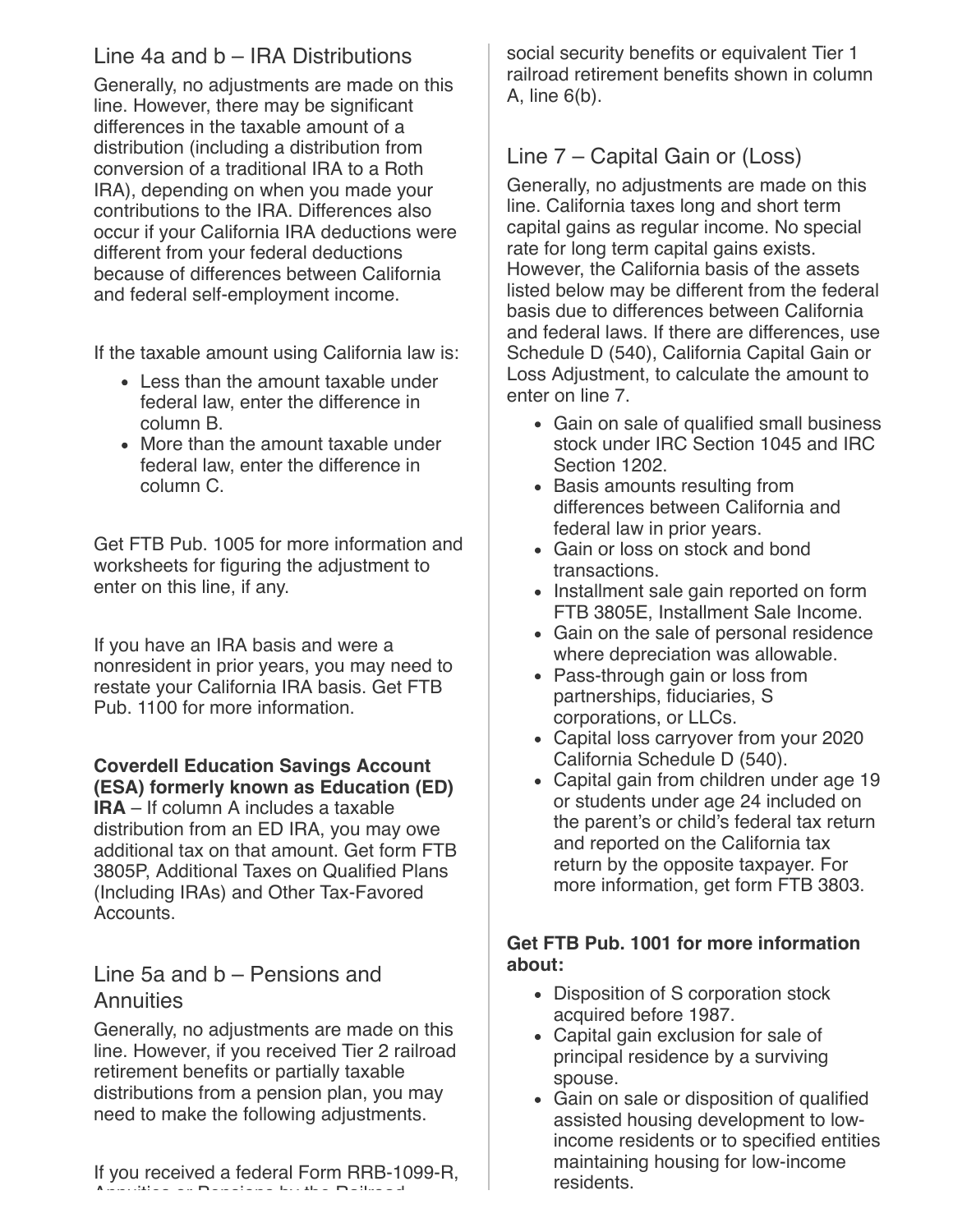California does not conform. If you received alimony not included in your federal income, enter the alimony received in column C.

If you are a nonresident alien and received alimony not included in your federal income, enter the alimony on this line in column C.

## Line 3 - Business Income or (Loss)

Adjustments to federal business income or loss you reported in column A generally are necessary because of the difference between California and federal law relating to depreciation methods, special credits, and accelerated write-offs. As a result, the recovery period or basis used to figure California depreciation may be different from the amount used for federal purposes.

Adjustments are figured on form FTB 3885A, Depreciation and Amortization Adjustments, and are most commonly necessary because of the following:

- **Before January 1, 1987,** California did not allow depreciation under the federal accelerated cost recovery system. Continue to figure California depreciation for those assets in the same manner as prior years.
- **On or after January 1, 1987,** California provides special credits and accelerated write-offs that affect the California basis of qualifying assets. Refer to the bulleted list below.

Use form FTB 3801, Passive Activity Loss Limitations, to figure the total adjustment for line 3 if you have:

- One or more passive activities that produce a loss.
- One or more passive activities that produce a loss **and** any nonpassive activity reported on federal Schedule C (Form 1040).

Use form FTB 3885A to figure the total adjustment for line 3 if you have:

• Only nonpassive activities which produce either gains or losses (or bi i dan bi i dan bi kacamatan da kacamatan da kacamatan da kacamatan da kacamatan da kacamatan da kacamatan d<br>Kacamatan da kacamatan da kacamatan da kacamatan da kacamatan da kacamatan da kacamatan da kacamatan da kacama

The Paycheck Protection Program Extension Act extends the covered period of the PPP to June 30, 2021. California law does not conform to this extension and does not allow an exclusion from gross income for PPP loans forgiven due to the extended covered period after March 31, 2021, to June 30, 2021. If you excluded the amount from gross income for federal purposes, enter the excluded amount on line 3, column C.

Also, the ARPA expands PPP eligibility to include "additional covered nonprofit entities" which includes certain Code 501(c) nonprofit organizations and Internet-only news publishers and Internet-only periodical publishers. California law does not conform to this expansion of PPP eligibility. If you met the PPP eligibility requirements and excluded the amount from gross income for federal purposes, enter the excluded amount on line 3, column C.

**Shuttered venue operator grant** – Under federal law, the CAA, 2021, allows deductions for eligible expenses paid for with grant amounts. California law conforms to this federal provision with modifications. For California purposes, if you are an ineligible entity and deducted eligible expenses for federal purposes, enter the total amount of those expenses deducted on line 3, column C.

#### **Employees and independent**

**contractors** – Some taxpayers may be classified as independent contractors for federal purposes and as employees for California purposes. If the taxpayer is classified as an employee for California purposes, enter the amount of federal business income from line 3, column A, on line 3, column B. Enter the amount of federal business loss from line 3, column A, on line 3, column C.

**Commercial cannabis activity** – Under federal law, deductions for business expenses of a trade or business paid or incurred during the taxable year in conducting commercial cannabis activity are disallowed California does not conform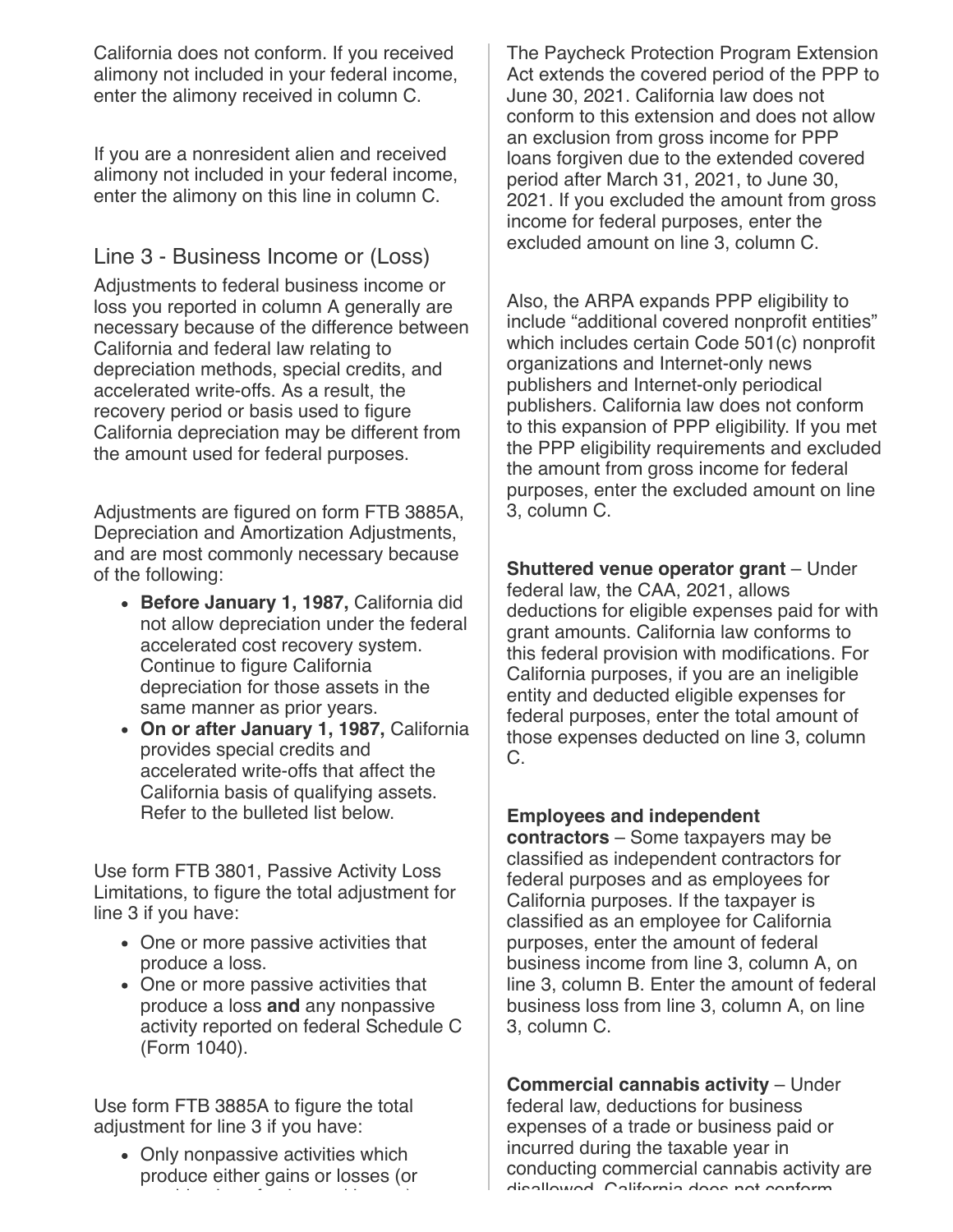by a restaurant that are paid or incurred after December 31, 2020, and before January 1, 2023; deductions for employee transportation fringe benefits (e.g., parking and mass transit) are denied; and no deduction is allowed for transportation expenses that are the equivalent of commuting for employees (e.g., between the employee's home and the workplace), except as provided for the safety of the employee. California does not conform. Figure the difference between the amounts allowed using federal law and California law. Enter the difference on line 3, column B or column C.

**Limitation on wagering losses** – Under federal law, all deductions for expenses incurred in carrying out wagering transactions, and not just gambling losses, are limited to the extent of gambling winnings. California does not conform. Figure the difference between the amounts allowed using federal law and California law. Enter the difference on line 3, column B.

**Sexual harassment settlements** – Under federal law, no deduction is allowed for any settlement, payout, or attorney fees related to sexual harassment or sexual abuse if such payments are subject to a nondisclosure agreement. California does not conform. Enter the amount received and included in federal income on line 3, column B.

#### **Penalty assessed by professional sports**

**league** – California does not allow a business expense deduction for any fine or penalty paid or incurred by an owner of a professional sports franchise assessed or imposed by the professional sports league that includes that franchise. If the fine or penalty was deducted for federal purposes, enter this amount on line 3, column C.

#### **Business expense deduction**

**disallowance** – California disallows a deduction for a business expense related to a payment to the Edge College and Career Network, LLC, to a taxpayer who meets all of the following:

• They are charged as a defendant in

f l'anticolation de l'anticolation de l'anticolation de l'anticolation de l'anticolation de l'anticolation de<br>L'anticolation de l'anticolation de l'anticolation de l'anticolation de l'anticolation de l'anticolation de l'

Basis adjustments related to:

- Property acquired prior to becoming a California resident.
- Sales or use tax credit for property used in a former Enterprise Zone (EZ), Local Agency Military Base Recovery Area (LAMBRA), or Targeted Tax Area (TTA).
- Reduced recovery periods for fruitbearing grapevines replaced in a California vineyard on or after January 1, 1992, as a result of phylloxera infestation; or on or after January 1, 1997, as a result of Pierce's disease.
- Expenditures for tertiary injectants.
- Property placed in service on an Indian reservation after December 31, 2017, and before January 1, 2022.
- Amortization of pollution control facilities.
- Discharge of real property business indebtedness.
- Vehicles used in an employersponsored ridesharing program.
- An enhanced oil recovery system.
- Joint Strike Fighter property costs.
- The cost of making a business accessible to disabled individuals.
- Property for which you received an energy conservation subsidy from a public utility on or after January 1, 1995, and before January 1, 1997.
- Research and experimental expenditures.
- Reduction of capitalized costs attributable to the Work Opportunity Credit.

Business deductions related to:

- Wages paid in a former EZ, LAMBRA, Manufacturing Enhancement Area (MEA), or TTA.
- Certain employer costs for employees who are also enrolled members of Indian tribes.
- Abandonment or tax recoupment fees for open-space easements and timberland preserves.
- Research expense.
- Employer wage expense for the Work Opportunity Credit.
- Employer wage expense for the Federal Employee Retention Credit.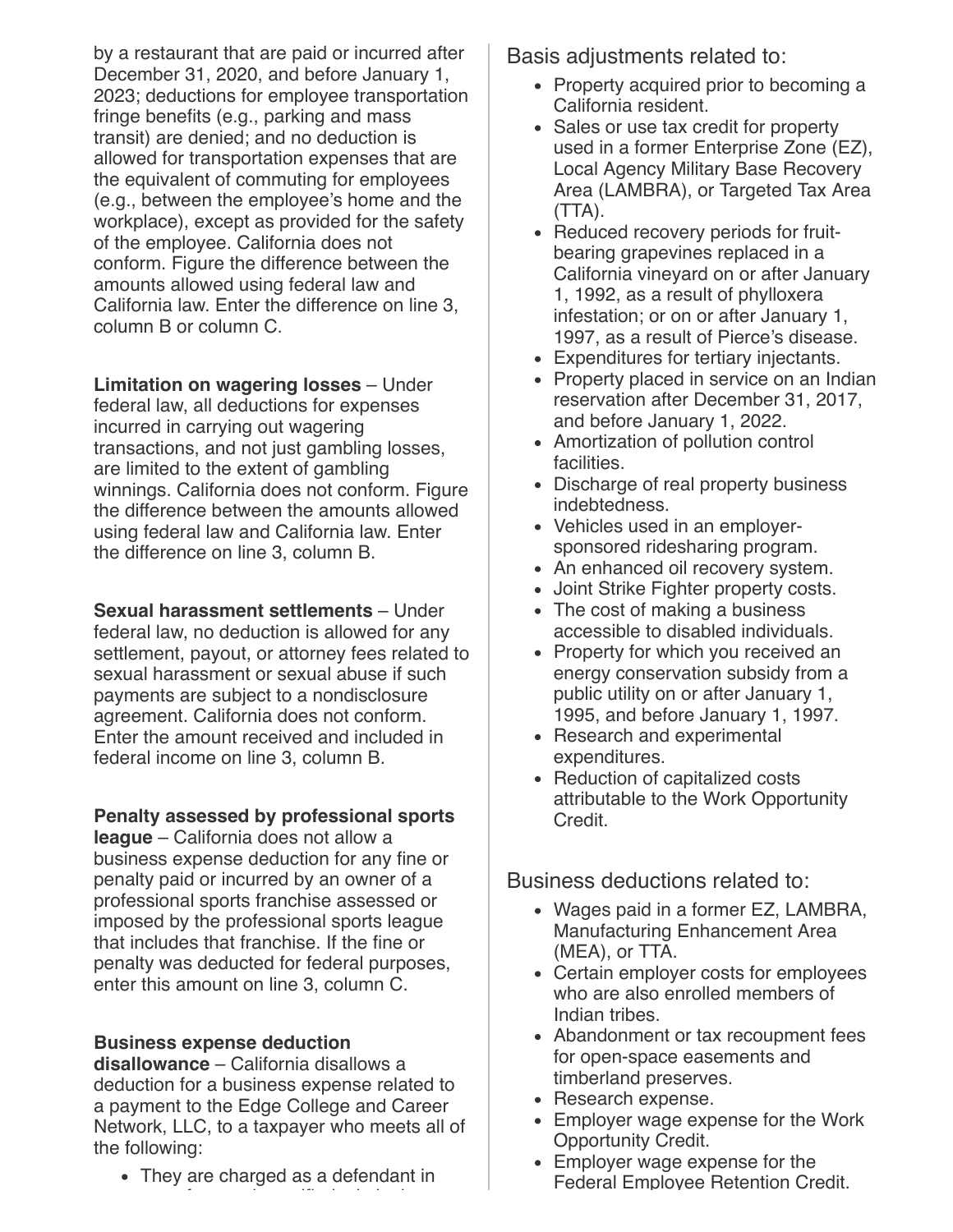Line 5 – Rental Real Estate, Royalties, Partnerships, S Corporations, Trusts, etc.

Adjustments to federal income or loss you reported in column A generally are necessary because of the difference between California and federal law relating to depreciation methods, special credits, and accelerated write-offs. As a result, the recovery period or basis used to figure California depreciation may be different from the recovery period or amount used for federal. For more information, see the instructions for column B and column C, line 3.

California law does not conform to federal law for material participation in rental real estate activities. Beginning in 1994, and for federal purposes only, rental real estate activities conducted by persons in real property business are not automatically treated as passive activities. Get form FTB 3801 for more information.

Use form FTB 3801 to figure the total adjustment for line 5 if you have:

- One or more passive activities that produce a loss.
- One or more passive activities that produce a loss **and** any nonpassive activity reported on federal Schedule E (Form 1040), Supplemental Income and Loss.

Use form FTB 3885A to figure the total adjustment for line 5 if you have:

- Only nonpassive activities which produce either gains or losses (or combination of gains and losses).
- Passive activities that produce gains.

LLCs that are classified as partnerships for California purposes and limited liability partnerships (LLPs) are subject to the same rules as other partnerships. LLCs report distributive items to members on Schedule K-1 (568), Member's Share of Income. Deductions, Credits, etc. LLPs report to partners on Schedule K-1 (565), Partner's Share of Income, Deductions, Credits, etc.

• One or more passive activities that produce a loss **and** any nonpassive activity reported on federal Schedule F (Form 1040), Profit or Loss From Farming.

Use form FTB 3885A to figure the total adjustment for line 6 if you have:

- Only nonpassive activities which produce either gains or losses (or combination of gains and losses).
- Passive activities that produce gains.

Line 7 – Unemployment Compensation

California excludes unemployment compensation from taxable income. Enter on line 7, column B the amount of unemployment compensation shown in column A.

#### **Paid Family Leave Insurance (PFL) benefits, also known as Family Temporary Disability Insurance** – Payments received from the PFL Program are reported on federal Form 1099-G, Certain Government Payments. California excludes payments received from the PFL program from taxable income. Enter on line 7, column B the amount of PFL payments shown in column A. For more information, get FTB Pub. 1001.

## Line 8 – Other Income

**a. Federal Net Operating Loss** – Enter the amount of the federal NOL included on line 8a, column A, as a positive number in column C. Get form FTB 3805V, to figure the allowable California NOL.

## **b. Gambling Income**

**California lottery winnings** – California excludes California lottery winnings from taxable income. Enter in column B the amount of California lottery winnings included in the federal amount on line 8b, column A.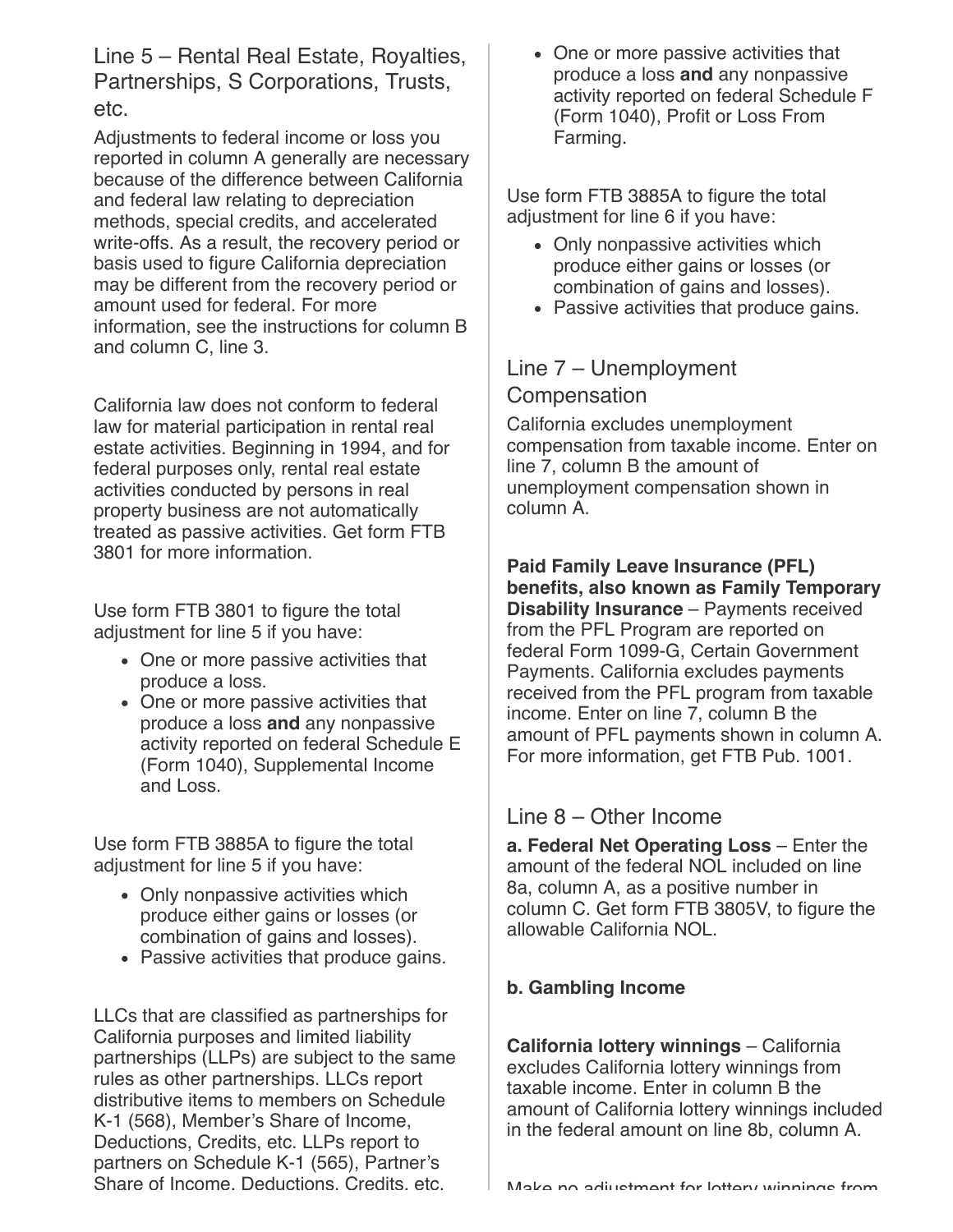**d. Foreign Earned Income Exclusion from federal Form 2555**

**Federal foreign earned income or housing exclusion** – Enter in column C the amount excluded from federal income on federal Schedule 1 (Form 1040), line 8d.

**Combat zone foreign earned income exclusion** – Enter the amount excluded from federal income on line 8d, column C.

#### **e. Taxable Health Savings Account Distribution**

**Health savings account (HSA) distributions for unqualified medical expense** – Distributions from an HSA not used for qualified medical expenses, and included in federal income, are not taxable for California purposes. Enter the distribution not used for qualified medical expenses on line 8e, column B.

**Taxable Archer MSA distributions** – Enter the amount of taxable Archer MSA distributions included on line 8e, column A, in column B. See instructions for line 8z for more information.

**m. IRC Section 951(a) Inclusion** – Under federal law, if you are a U.S. shareholder of a controlled foreign corporation, you must include IRC Section 951(a) amount in your income. California does not conform. If you included the amount as income on your federal Schedule 1 (Form 1040), enter the amount on line 8m, column B.

**n. IRC Section 951A(a) Inclusion** – Under federal law, if you are a U.S. shareholder of a controlled foreign corporation, you must include your GILTI in your income. California does not conform. If you included GILTI on your federal Schedule 1 (Form 1040), enter the amount on line 8n, column B.

**o. IRC Section 461(l) Excess Business Loss Adjustment** For taxable years

Identify the type of income reported in the space provided. If there is more than one item to report on line 8z, attach a statement that lists each item and enter the total of all individual items in column B or column C as instructed below.

**Taxable Archer MSA distributions** – Enter the amount of taxable Archer MSA distributions included on line 8e, column A, on line 8z, column C and write "MSA" on the space provided.

**Excess business loss adjustment** – Enter the amount of the federal excess business loss adjustment (ELA) included on line 8o, column A, on line 8z, column B. Write "ELA" on the space provided on line 8z.

**COBRA premium assistance** – The ARPA allows an exclusion from gross income for COBRA premium assistance subsidies received by eligible individuals for the COBRA coverage period beginning on April 1, 2021, and ending on September 30, 2021. California law does not conform to this federal provision. For California purposes, enter the amount excluded from federal income on line 8z, column C.

**Emergency financial aid grants** – The CAA, 2021, allows an exclusion from gross income for emergency financial aid grants. California does not conform to this federal provision. For California purposes, enter the amount excluded from federal income on line 8z, column C.

**California microbusiness COVID-19 relief grant** – California law allows an exclusion from gross income for grant allocations received by a taxpayer pursuant to the California Microbusiness COVID-19 Relief Program that is administered by CalOSBA. Federal law has no similar exclusion. Enter on line 8z, column B the amount of this type of income.

**California venues grant** – California law allows an exclusion from gross income for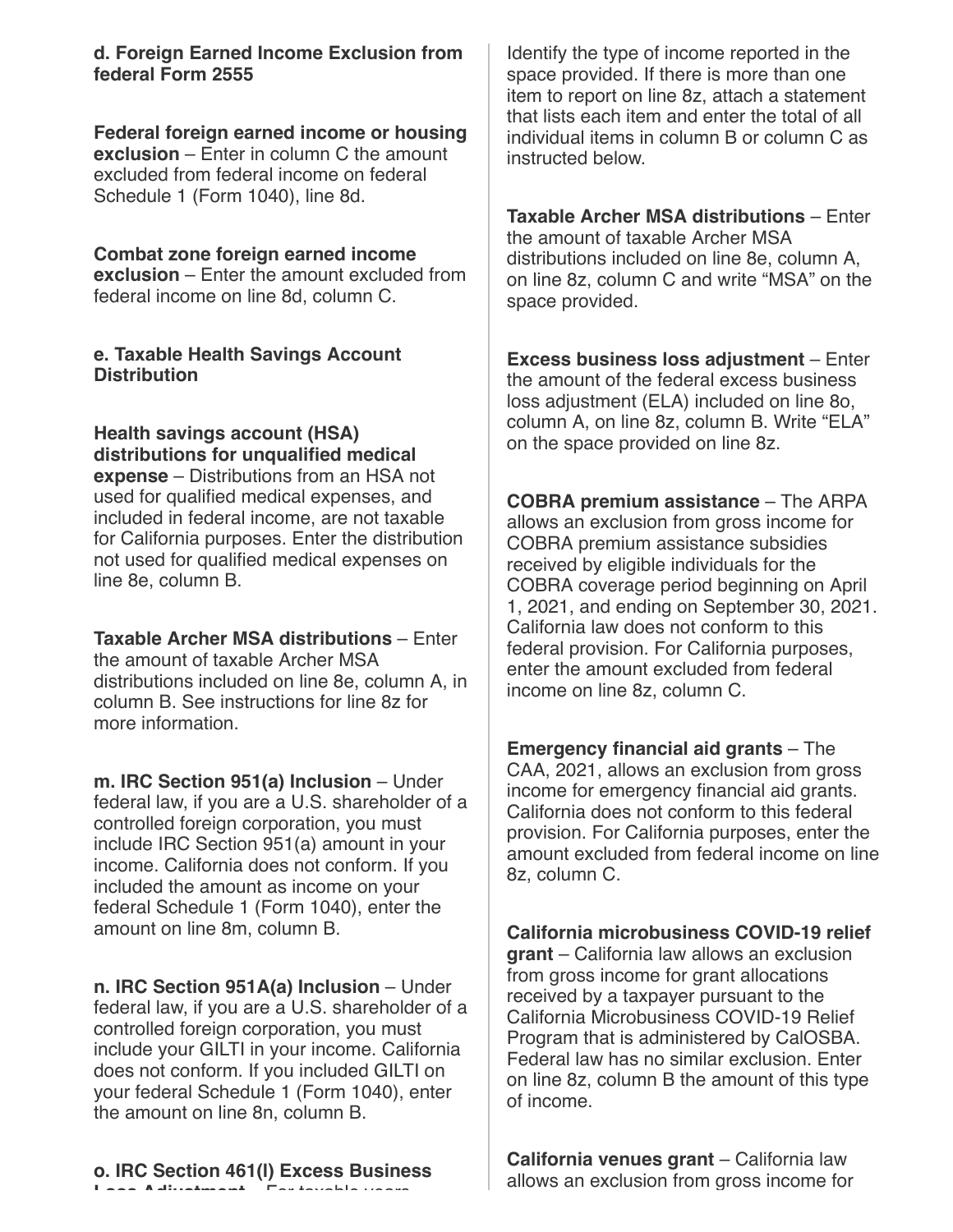from the Secretary of the Treasury, enter in line 8z, column B the amount of this type of income included in line 8z, column A.

#### **IRC Section 965 deferred foreign income** –

If you included IRC 965 deferred foreign income on your federal Schedule 1 (Form 1040), enter the amount on line 8z, column B and write "IRC 965" on line 8z and at the top of Form 540.

**Qualified equity grants** – California does not conform to federal law regarding the election to defer the recognition of income attributable to qualified stock. If you elected to defer income for federal purposes, make an adjustment on line 8z, column C.

#### **Expanded use of 529 account funds** –

California does not conform to federal law regarding the IRC Section 529 account funding for elementary and secondary education or to the maximum distribution amount. If the amount was excluded for federal purposes, make an adjustment on line 8z, column C.

#### **Native American Earned Income**

**Exemption** – California does not tax federally recognized tribal members living in California Indian country who earn income from any federally recognized California Indian country. Military compensation is considered income from reservation sources. Enrolled members who receive reservation sourced per capita income must reside in their affiliated tribe's Indian country to qualify for tax exempt status. For more information, see form FTB 3504. Enter in column B the income included in federal income that is exempt for California and write "FTB 3504" on line 8z. Attach form FTB 3504 to Form 540.

**Parents' election to report child's interest and dividends** – California conforms to federal law for elections made by parents reporting their child's interest and dividends. Parents may elect to report their child's income on their California income tax return by completing form FTB 3803. If you make

**Beverage container recycling income** – Enter in column B the amount of recycling income included in the amount on line 8z, column A.

**Rebates or vouchers from a local water agency, energy agency, or energy supplier** – California law allows an income exclusion for rebates or vouchers from a local water agency, energy agency, or energy supplier for the purchase and installation of water conservation appliances and devices. Enter in column B the amount of this type of income included in the amount on line 8z, column A.

#### **Financial Incentive for Seismic**

**Improvement** – California law allows an income exclusion for loan forgiveness, grant, credit, rebate, voucher, or other financial incentive issued by the California Residential Mitigation Program or California Earthquake Authority to assist a residential property owner or occupant with expenses paid, or obligation incurred for earthquake loss mitigation. Enter in column B the amount of this type of income included in the amount on line 8z, column A.

**Original issue discount (OID) for debt instruments issued in 1985 and 1986** – In the year of sale or other disposition, you must recognize the difference between the amount reported on your federal tax return and the amount reported for California purposes. **Issuers:** Enter the difference between the federal deductible amount and the California deductible amount on line 8z, column B. **Holders:** Enter the difference between the amount included in federal gross income and the amount included for California purposes on line 8z, column C.

**Foreign income of nonresident aliens** – Adjust federal income to reflect worldwide income computed under California law. Enter losses from foreign sources in column B. Enter foreign source income in column C.

**Cost-share payments received by forest landowners** – Enter in column B the cost-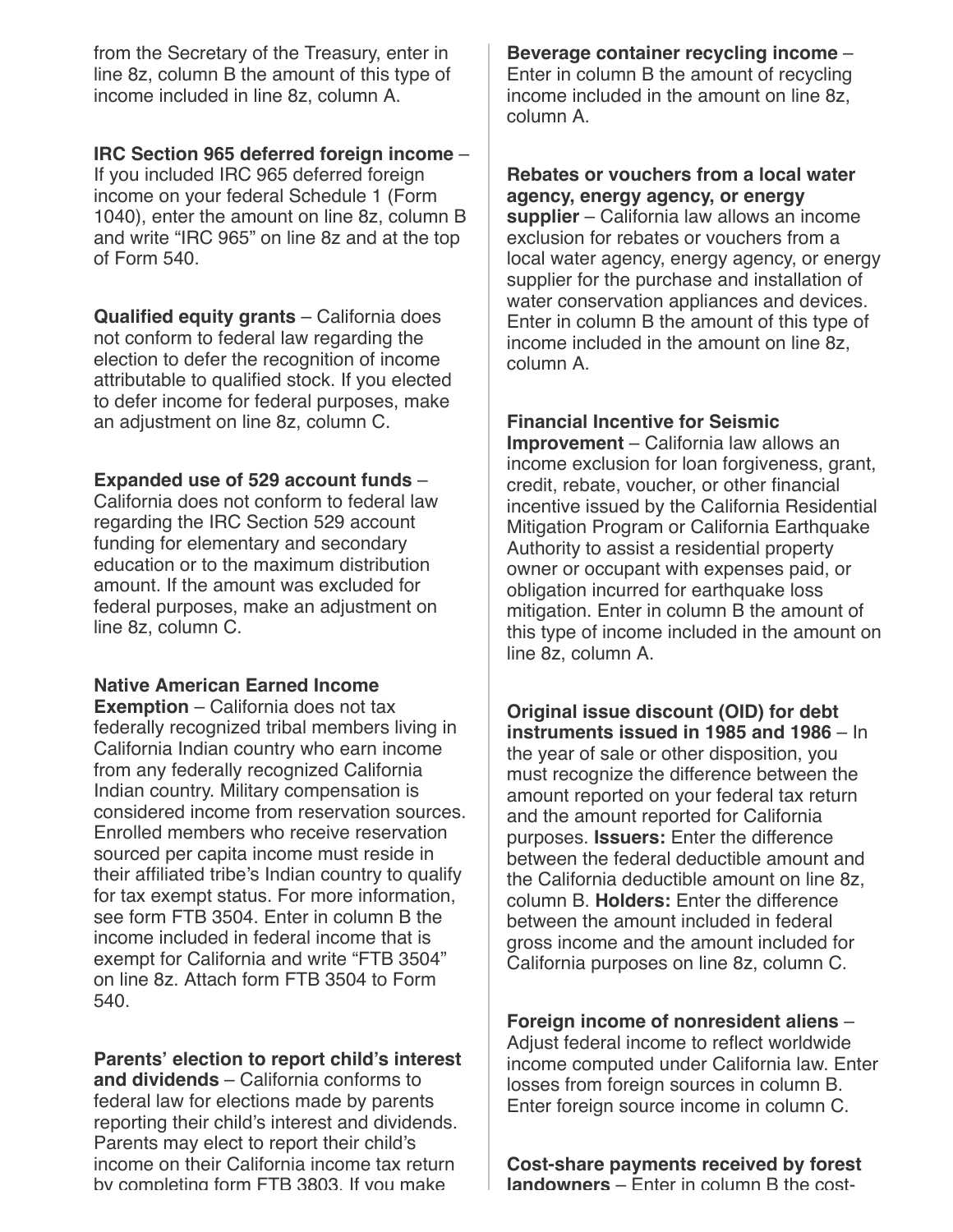California by a surviving spouse/RDP or member-designated beneficiary of certain military personnel killed in the performance of duty are excluded from gross income. Military personnel include the California National Guard, State Military Reserve, or the Naval Militia. If you reported a death benefit on line 8z, column A, enter the death benefit amount in column B.

#### **Ottoman Turkish Empire settlement**

**payments** – If you received settlement payments as a person persecuted by the regime that was in control of the Ottoman Turkish Empire from 1915 until 1923 your gross income does not include those excludable settlement payments, or interest, received by you, your heirs, or your estate for payments received on or after January 1, 2005. If you reported settlement payments on line 8z, column A, enter the amount of settlement payments in column B.

## Line 9b1 – Disaster Loss Deduction from Form FTB 3805V

If you have a California disaster loss carryover deduction and there is income in the current taxable year, enter the total amount from your 2021 form FTB 3805V, Part III, line 2 and/or line 3, column (f), as a positive number in column B.

## NOL Attributable to a Qualified **Disaster**

If you deduct a 2021 disaster loss in the 2021 taxable year and have remaining disaster loss that results in an NOL, the NOL can be carried forward. Get form FTB 3805V for more information.

### Line 9b2 – NOL Deduction from Form FTB 3805V

The allowable NOL carryover under California law is different from the allowable NOL carryover under federal law. If you have a California NOL carryover from prior years, enter the total allowable California NOL carryover deduction for the current year from form FTB 3805V, Part III, line 2, column (f), iti b i l B

- a. The individual successfully asserts that the school did something wrong or failed to do something that it should have done.
- b. The individual could not complete a program of study due to the school closing.
- 2. The individual attended a Brightwood College school on or before December 5, 2018, and is granted a discharge of any student loan made in connection with attending that school, and that discharge is not covered under item 1.
- 3. The individual attended a location of The Art Institute of California and is granted a discharge of any student loan made in connection with attending that school, and that discharge is not covered under item 1.

Enter in column B the amount of this type of income if it was included on Part I, line 8c, column A, as income for federal purposes.

### Line 10 – Total

Add Section A, line 1 through line 7, and Section B, line 1 through line 7, line 9a and line 9b1 through line 9b4 in column B , and line 1 through line 7 and line 9a in column C. Enter the totals on line 10.

### Section C – Adjustments to Income

**Line 11 through Line 19a and Line 20 through Line 23 and Line 25** – California law is the same as federal law with the exception of the following:

- **Line 11 Educator Expenses** California does not conform to federal law regarding educator expenses. Enter the amount from column A, line 11 in column B, line 11.
- **Line 12 Certain Business Expenses of Reservists, Performing Artists, and Fee-Basis Government Officials** – If claiming a depreciation deduction as an unreimbursed employee business expense on federal Form 2106, Employee Business Expenses, you may have an adjustment in column B or column C.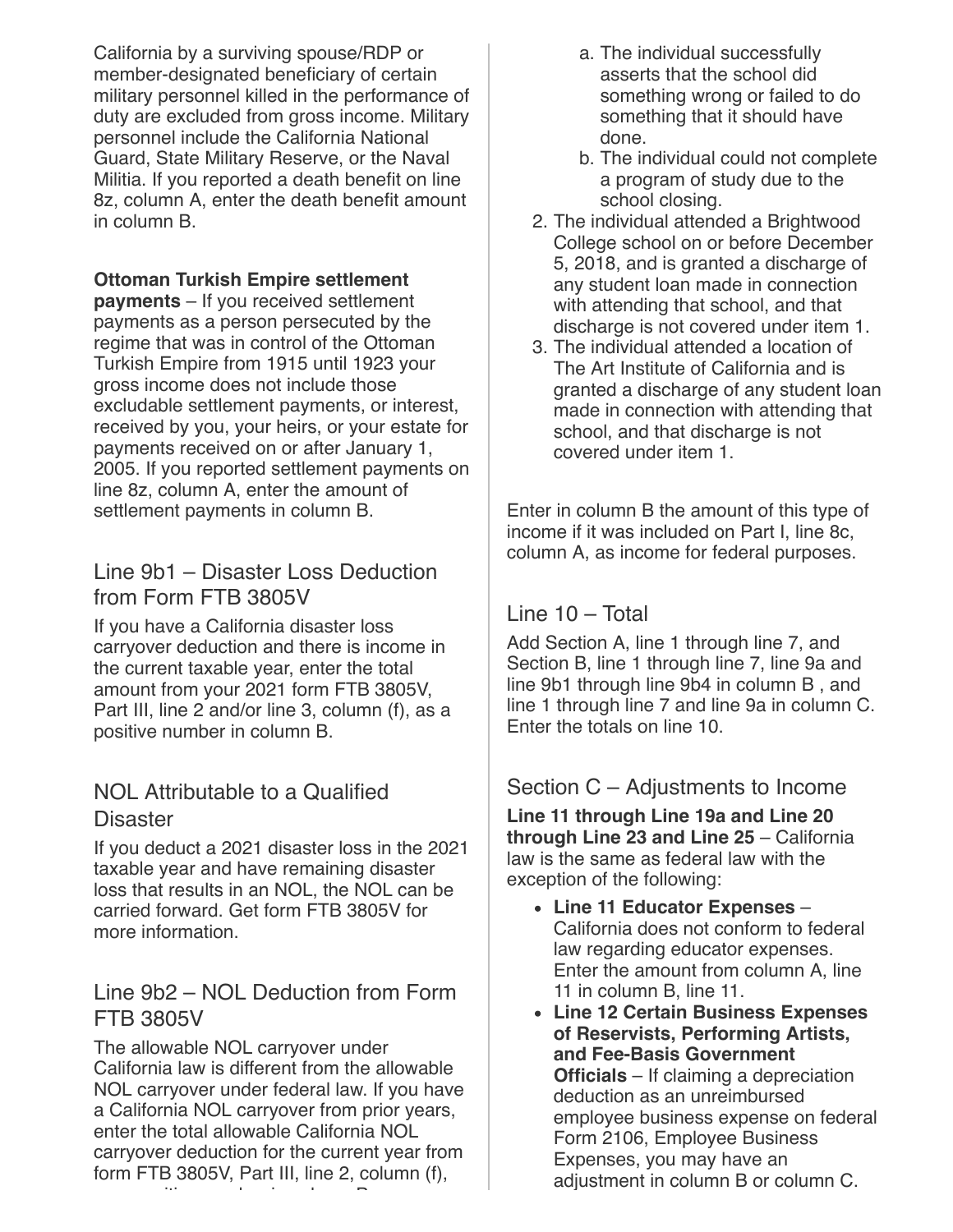No box on line 5 of form FTB 3913, enter the amount from line 5 of form FTB 3913 on Schedule CA (540), Part I, Section A, line 1, column C.

If you are a non-military taxpayer and checked the Yes box on line 5 of form FTB 3913, enter the amount from line 5 of form FTB 3913 on Schedule CA (540), Part I, line 14, column C.

- **Line 15 Deductible Part of Selfemployment Tax** – A taxpayer may be classified as an independent contractor for federal purposes and as an employee for California purposes. This deduction is not allowed to an employee. If for California purposes, the taxpayer is classified as an employee, an adjustment is needed in column B. Enter the amount from column A, line 15, in column B, line 15.
- **Line 17 Self-employed Health Insurance Deduction** – A taxpayer may be classified as an independent contractor for federal purposes and as an employee for California purposes. This deduction is not allowed to an employee. If for California purposes, the taxpayer is classified as an employee, an adjustment is needed in column B. Enter the amount from column A, line 17, in column B, line 17.

**Note:** A taxpayer classified as an employee for California purposes who makes an adjustment on this line may be able to claim this amount as a deduction for medical and dental expenses. For more information, see instructions for Part II, line 4.

**Line 19a Alimony Paid** – Under federal law (TCJA), alimony and separate maintenance payments are not deductible by the payor spouse, if made under any divorce or separation agreement executed after December 31, 2018, or executed on or before December 31, 2018, and modified after that date (if the modification expressly provides that the amendments apply)

deducted for federal in the total you enter on line 20, column B. See Pub. 1005 for more information.

**Line 21 Student Loan Interest Deduction** – California conforms to federal law regarding student loan interest deduction except for a spouse/RDP of a non-California domiciled military taxpayer residing in a community property state. Use the Student Loan Interest Deduction Worksheet below to compute the amount to enter on line 21. For more information, get FTB Pub. 1032.

Student Loan Interest Deduction **Worksheet** 

- 1. Enter the total amount from Schedule CA (540), line 21, column A. If the amount on line 1 is zero, STOP. You are not allowed a deduction for California
- 2. Enter the total interest you paid in 2021 on qualified student loans but not more than \$2,500 here
- 3. Add federal Schedule 1 (Form 1040), line 21 (student loan interest deduction) to federal Form 1040 or 1040-SR, line 11 (AGI). Enter the result here
- 4. Enter the amount shown below for your filing status.
	- Single, head of household, or qualifying widow(er) – \$60,000
	- $\circ$  Married/RDP filing jointly -\$120,000
- 5. Is the amount on line 3 more than the amount on line 4?
	- **No**. Skip lines 5 and 6, enter -0- on line 7, and go to line 8.
	- **Yes**. Subtract line 4 from line 3
- 6. Divide line 5 by \$15,000 (\$30,000 if married/RDP filing jointly). Enter the result as a decimal (rounded to at least three places). If the result is 1.000 or more, enter 1.000
- 7. Multiply line 2 by line 6
- 8. **Student loan interest**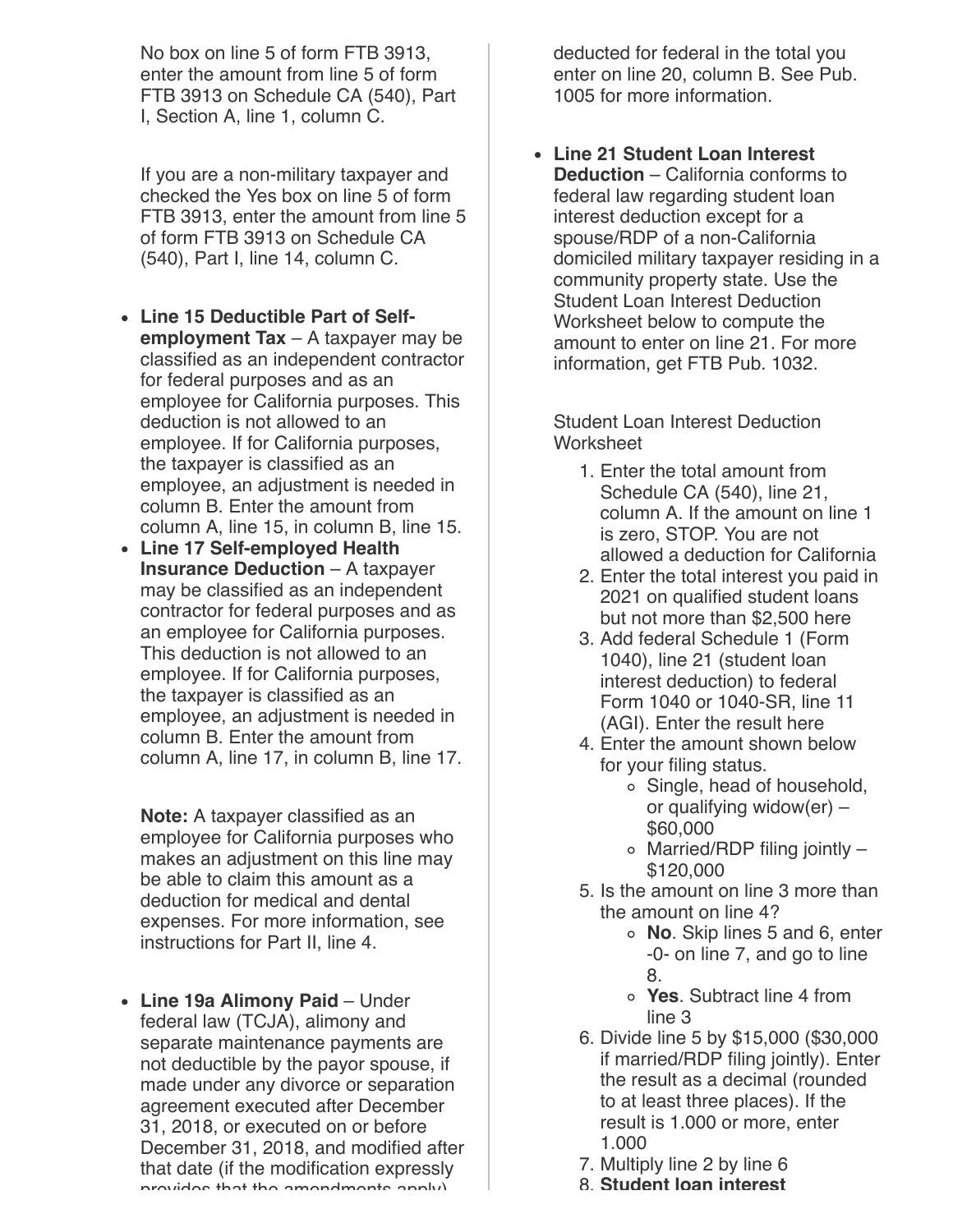**8l** – Federal law allows an exclusion from gross income for the value of any medal awarded or prize money received from the U.S. Olympic Committee on account of competition in the Olympic Games or Paralympic Games. The exclusion does not apply to a taxpayer for any year in which the taxpayer's adjusted gross income exceeds \$1 million, or half of that amount in the case of a married individual filing a separate return. California does not conform. If you deducted the amount for federal purposes, enter that amount in column B.

**d. Reforestation amortization and**

**expenses** – California law allows a deduction for reforestation amortization and expenses with respect to qualified timber property located in California. Enter the amount from column A that is for non-California qualified timber property in column B.

**f. Contributions to IRC Section 501(c)(18)(D) pension plans** – If the contribution amount for California is different than the federal amount, you will need to make an adjustment in column B or column C. For more information, get FTB Pub. 1005.

#### **g. Contributions by certain chaplains**

**to IRC Section 403(b) plans** – If the contribution amount for California is different than the federal amount, you will need to make an adjustment in column B or column C. For more information, get FTB Pub. 1005.

**i. Attorney fees and court costs you paid in connection with an award from the IRS for information you provided that helped the IRS detect tax law violations** – California does not conform to federal law regarding the deduction of these attorney fees and court costs. Enter the amount from column A in column B.

- Line 27, column B to Form 540, line 14 If column B is a negative number, transfer the amount as a positive
- number to Form 540, line 16. Line 27, column C to Form 540,
- line 16 If column C is a negative number, transfer the amount as a positive

number to Form 540, line 14.

# Part II Adjustments to Federal Itemized Deductions

**Important:** If you did not itemize deductions on your federal tax return but will itemize deductions on your California tax return, first complete federal Schedule A (Form 1040), Itemized Deductions. Then check the box at the top of Schedule CA (540), Part II and complete line 1 through line 30. Attach a copy of federal Schedule A (Form 1040) to your Form 540.

# Column A – Federal Amounts

# Line 1 through Line 16

Enter on line 1 through line 16 the same amounts you entered on your federal Schedule A (Form 1040), line 1 through line 16.

## Column B and Column C — Subtractions and Additions

Use these columns to enter subtractions and additions to the federal amounts in column A that are necessary because of differences between California and federal law. Enter all amounts as positive numbers unless instructed otherwise.

# Line 1 through Line 4

#### **Employees and independent**

**contractors** – Taxpayers classified as independent contractors for federal purposes and classified as employees for California purposes may claim the amount of selfemployed health insurance deduction for federal purposes as a medical and dental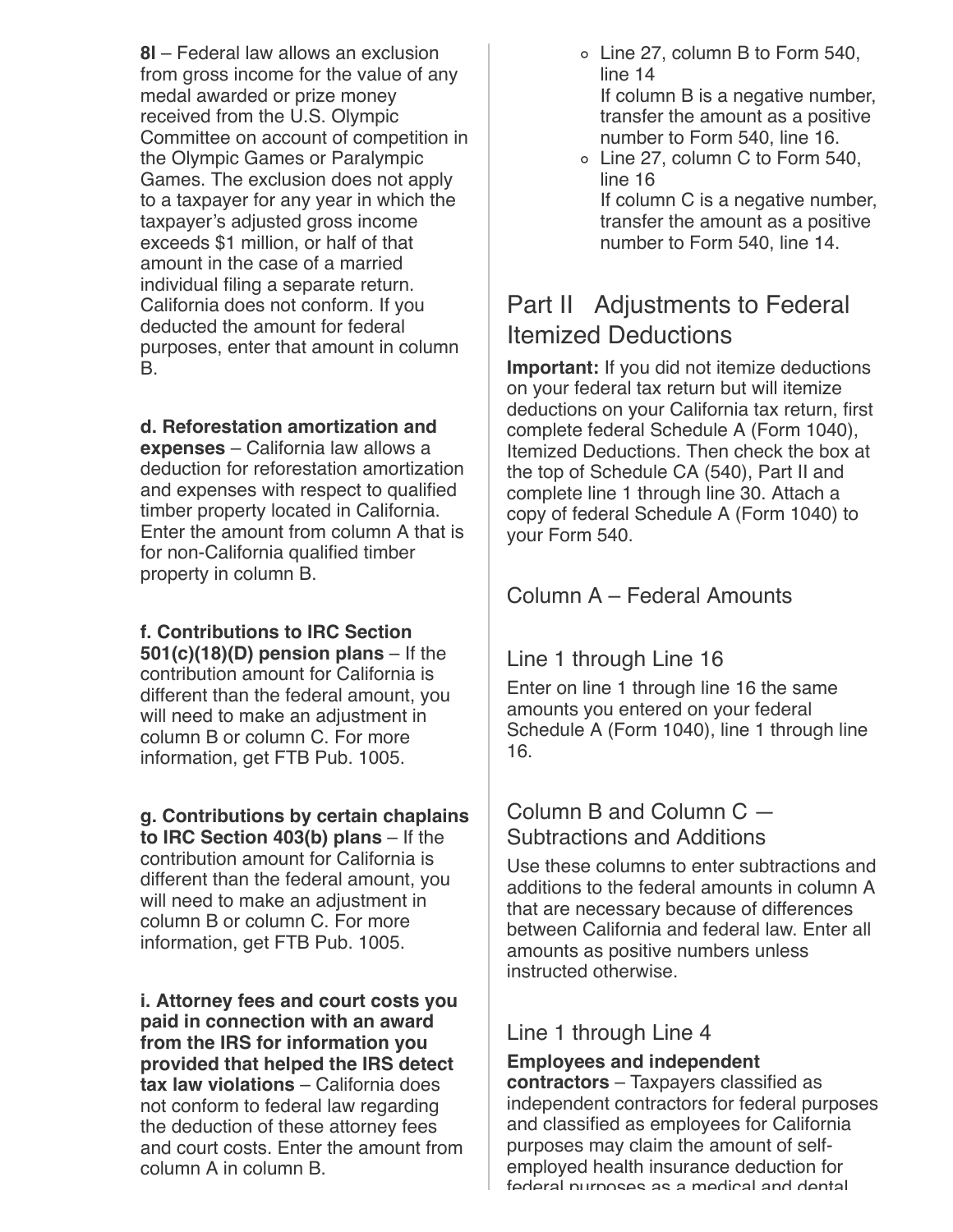**Line 5e** - The federal deduction for state and local tax is limited to \$10,000 (\$5,000 for married filing separate) for the aggregate of state and local income taxes and property taxes. California does not conform. If your deduction was limited under federal law, enter an adjustment on line 5e, column C for the amount over the federal limit.

### Line 6 – Other Taxes

California does not allow a deduction for foreign income taxes. Enter that amount on line 6, column B.

Federal law suspended the deduction for foreign property taxes. California does not conform. Enter the amount on line 6, column C.

#### **Generation Skipping Transfer Tax** - Tax

paid on generation skipping transfers is not deductible under California law. Enter the amount of generation skipping tax included in line 6, column A on line 6, column B.

# Line 8 – Home Mortgage Interest

Federal law limited the mortgage interest deduction acquisition debt maximum from \$1,000,000 (\$500,000 for married filing separately) to \$750,000 (\$375,000 for married filing separately). California does not conform. If your deduction was limited under federal law, enter an adjustment on line 8, column C for the amount over the federal limit.

Federal law suspended the deduction on up to \$100,000 (\$50,000 for married filing separately) for interest on home equity indebtedness, unless the loan is used to buy, build, or substantially improve the taxpayer's home that secures the loan. California does not conform. If your deduction was limited under the federal law, enter an adjustment on line 8, column C for the amount over the federal limit.

**Mortgage Interest Credit** - If you reduced your federal mortgage interest deduction by

**Qualified Charitable Contributions** - Your California deduction may be different from your federal deduction. California limits the amount of your deduction to 50% of your federal adjusted gross income. Figure the difference between the amount allowed using federal law and the amount allowed using California law. Enter the difference on line 11, column B.

**College Athletic Seating Rights** – Federal law no longer allows a charitable deduction for amounts paid to an institution of higher education in exchange for college athletic seating rights. California does not conform. Enter the amount on line 11, column C.

**College Access Tax Credit** – If you deducted a charitable contribution amount for the College Access Tax Credit Fund on your federal Schedule A (Form 1040) and are claiming the College Access Tax Credit on your Form 540, enter the amount used to calculate the College Access Tax Credit on line 11, column B.

#### **Charitable Contribution Deduction**

**Disallowance** – California disallows a charitable contribution deduction to an educational organization that is a postsecondary institution or to the Key Worldwide Foundation to a taxpayer who meets all of the following:

- They are charged as a defendant in any of several specified criminal complaints as listed in R&TC Section 17275.4.
- There is a final determination of their guilt with regard to a violation of any offense arising out of that criminal complaint.
- There is a finding that they took the deduction unlawfully.

For more information, see R&TC Section 17275.4. Enter the amount of this deduction on line 11, column B.

Line 12 – Other than by cash or check **Qualified Charitable Contributions –** Your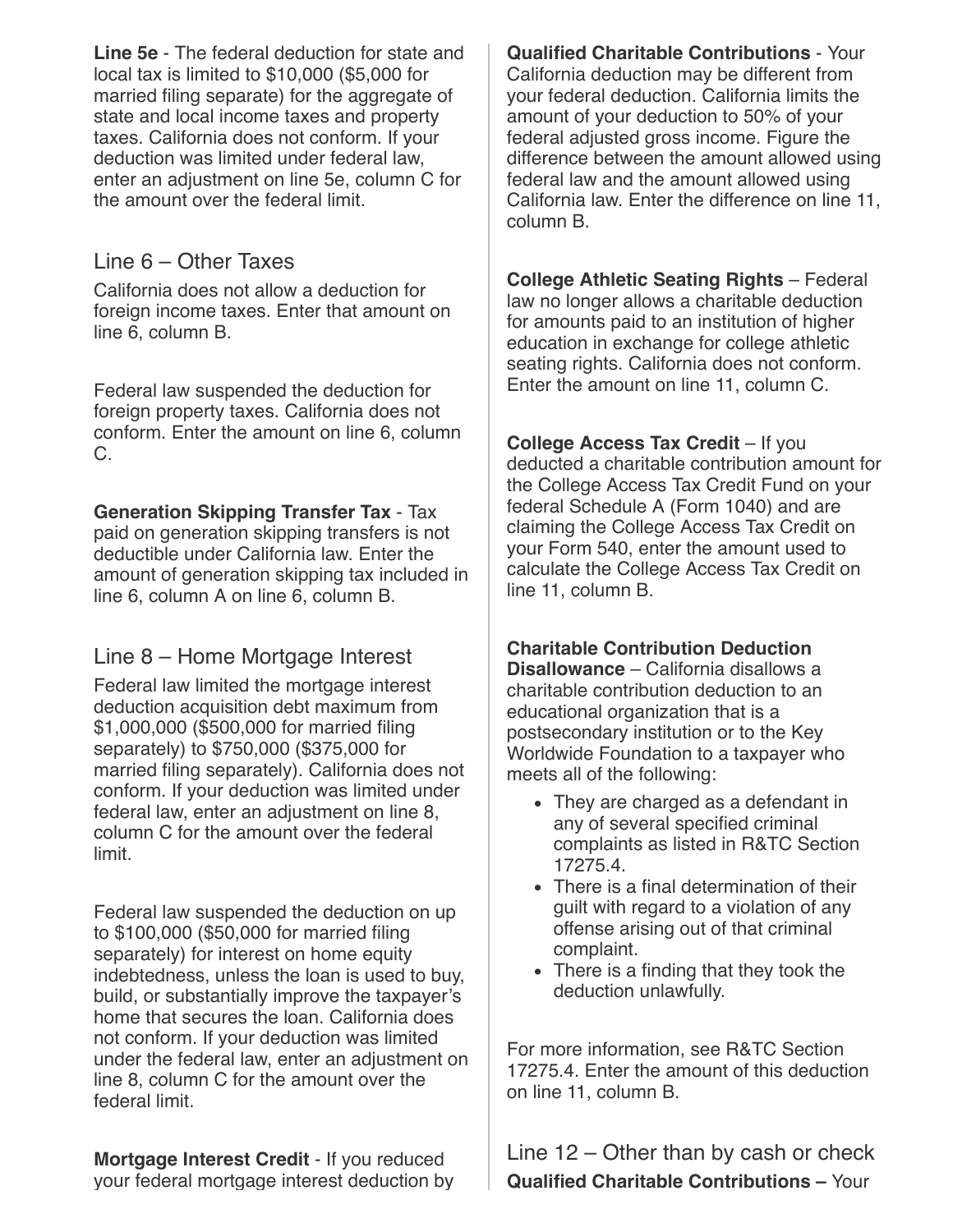For more information, see R&TC Section 17275.4. Enter the amount of this deduction on line 12, column B.

### Line 13 – Carryover From Prior Year

**Charitable Contribution Carryover Deduction** – If deducting a prior year charitable contribution carryover, and the California carryover is larger than the federal carryover, enter the additional amount on line 13, column C.

**Carryover Deduction of Appreciated Stock Contributed to a Private Foundation prior to January 1, 2002** – If deducting a charitable contribution carryover of appreciated stock donated to a private operating foundation prior to January 1, 2002, and the fair market value allowed for

federal purposes is larger than the basis allowed for California purposes, enter the difference on line 13, column B.

# Line 15 – Casualty or Theft Loss(es)

Under federal law, the personal casualty and theft loss deduction is suspended, with exception for personal casualty gains. Federal allows a deduction for personal casualty and theft loss incurred in a federally declared disaster. California does not conform.

California allows personal casualty and theft loss and disaster loss deductions. If you have personal casualty and theft loss and/or disaster loss, complete another federal Form 4684, Casualties and Thefts, using California amounts. Enter the difference between the federal and California amount in column B or column C.

# Line 16 – Other Itemized Deductions

**Unreimbursed Impairment-Related Work Expenses** – If you completed federal Form 2106, prepare a second set of forms reflecting your employee business expense using California amounts (i.e., following California law). Include your entertainment expenses, if any, on line 5 of federal Form 21221 f H

**Gambling Losses** - California lottery losses are not deductible for California. Enter the amount of California lottery losses included in line 16, column A on line 16, column B.

**Federal Estate Tax** – Federal estate tax paid on income in respect of a decedent is not deductible for California. Enter the amount of federal estate tax included in line 16, column A on line 16, column B.

**Claim of Right** – If you had to repay an amount that you included in your income in an earlier year, because at the time you thought you had an unrestricted right to it, you may be able to deduct the amount repaid from your income for the year in which you repaid it. Or, if the amount you repaid is more than \$3,000, you may take a credit against your tax for the year in which you repaid it, whichever results in the least tax.

If the amount repaid was not taxed by California, no deduction or credit is allowed.

Social security benefits are not taxable by California and the repayment would not qualify for claim of right deduction or credit. If you deducted the repayment of Social Security benefits on your federal tax return, enter the amount of the federal deduction on line 16, column B.

If you claimed a credit for the repayment on your federal tax return and are deducting the repayment for California, enter the allowable deduction on line 16, column C.

If you deducted the repayment on your federal tax return and are taking a credit for California, enter the amount of the federal deduction on line 16, column B. To help you determine whether to take a credit or deduction, see the Repayment section of federal Publication 525, Taxable and Nontaxable Income. Remember to use the California tax rate in your computations. If you choose to take the credit instead of the deduction for California, add the credit amount on line 78, the total payment line, of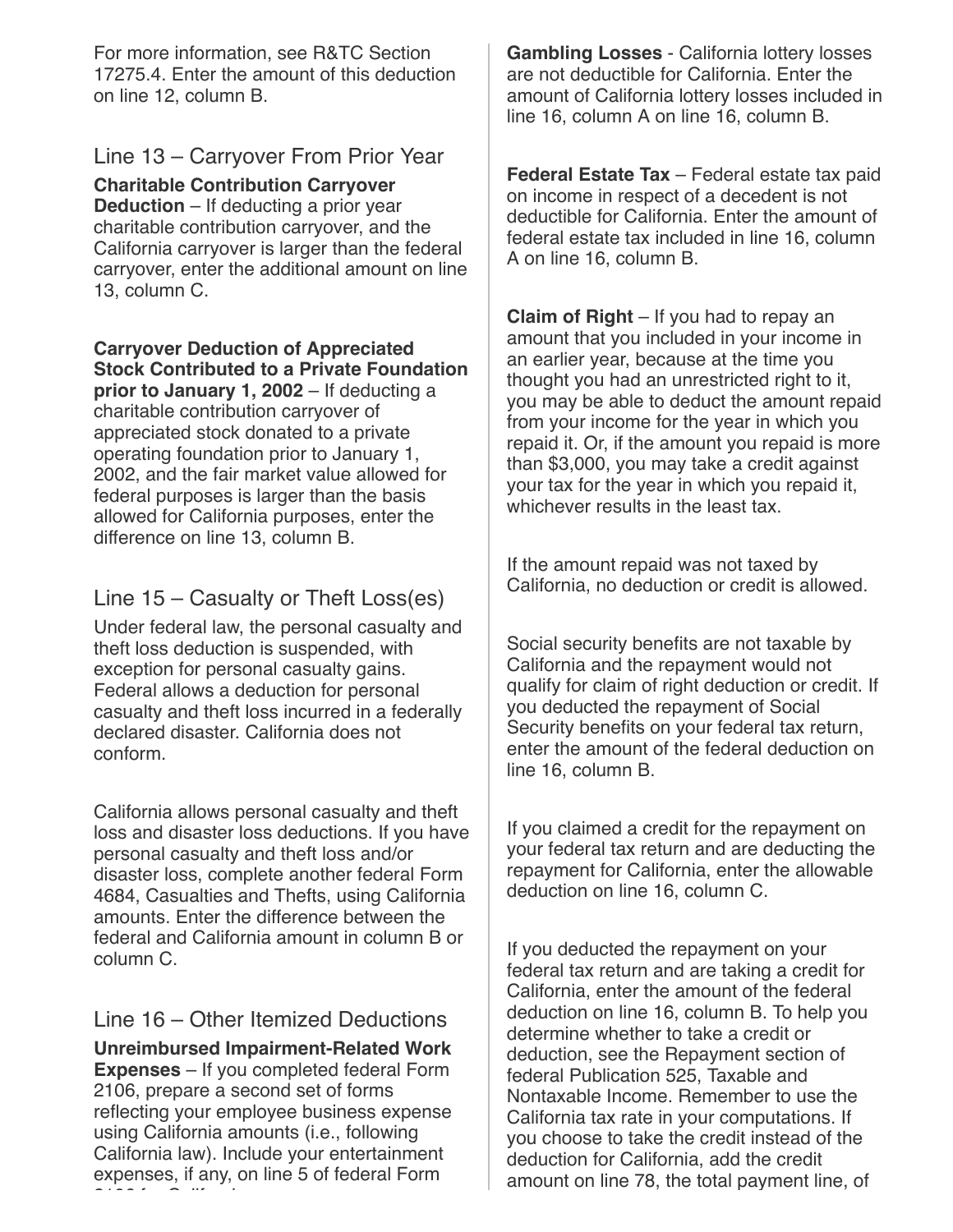Enter the fees you paid for preparation of your tax return, including fees paid for filing your return electronically. If you paid your tax by credit or debit card, include the convenience fee you were charged on line 21 instead of this line.

# Line 21 – Other Expenses

Enter the total amount you paid to produce or collect taxable income and manage or protect property held for earning income.

List the type of each expense next to line 21 and enter the total of these expenses on line 21. If you are filing a paper return and you can't fit all your expenses on the line next to line 21, attach a statement showing the type and amount of each expense.

Examples of expenses to include on line 21 are:

- Certain legal and accounting fees.
- Custodial fees (for example, trust account).
- Casualty and theft losses of property used in performing services as an employee from federal Form 4684, line 32 and 38b, or federal Form 4797, line 18a.
- Deduction for repayment of amounts under a claim of right if \$3,000 or less.
- Excess deduction on termination of an estate or trust.

**Claim of Right** - If you had to repay an amount that you included in your income in an earlier year, because at the time you thought you had an unrestricted right to it, you may be able to deduct the amount repaid from your income for the year in which you repaid it. If the amount you repaid is less than \$3,000, the deduction is subject to the 2% AGI limit for California purposes. If you are deducting the repayment for California, enter the allowable deduction on line 21.

If the amount repaid was not taxed by California, no deduction is allowed.

between the amount allowed using federal law and the amount allowed using California law. Enter the difference as a negative number on line 27.

#### **Interest on Loans from Utility**

**Companies** – Taxpayers are allowed a tax deduction for interest paid or incurred on a public utility company financed loan that is used to purchase and install energy efficient equipment or products, including zoneheating products for a qualified residence **located in California**. Federal law has no equivalent deduction. Enter the amount as a positive number on line 27.

## Line 29 – California Itemized **Deductions**

Is the amount on Form 540, line 13 more than the amount shown below for your filing status?

Single or married/RDP filing separately: \$212,288

Head of household: \$318,437

Married/RDP filing jointly or qualifying widow(er): \$424,581

**NO**: Transfer the amount from line 28 to line 29. Do not complete the Itemized Deductions **Worksheet** 

**YES**: Complete the Itemized Deductions Worksheet in the next column.

#### **Note**:

- If married or an RDP and filing a separate tax return, you and your spouse/RDP must either both itemize your deductions (even if the itemized deductions of one spouse/RDP are less than the standard deduction) or both take the standard deduction.
- Also, if someone else can claim you as a dependent, claim the greater of the t de deux de dite